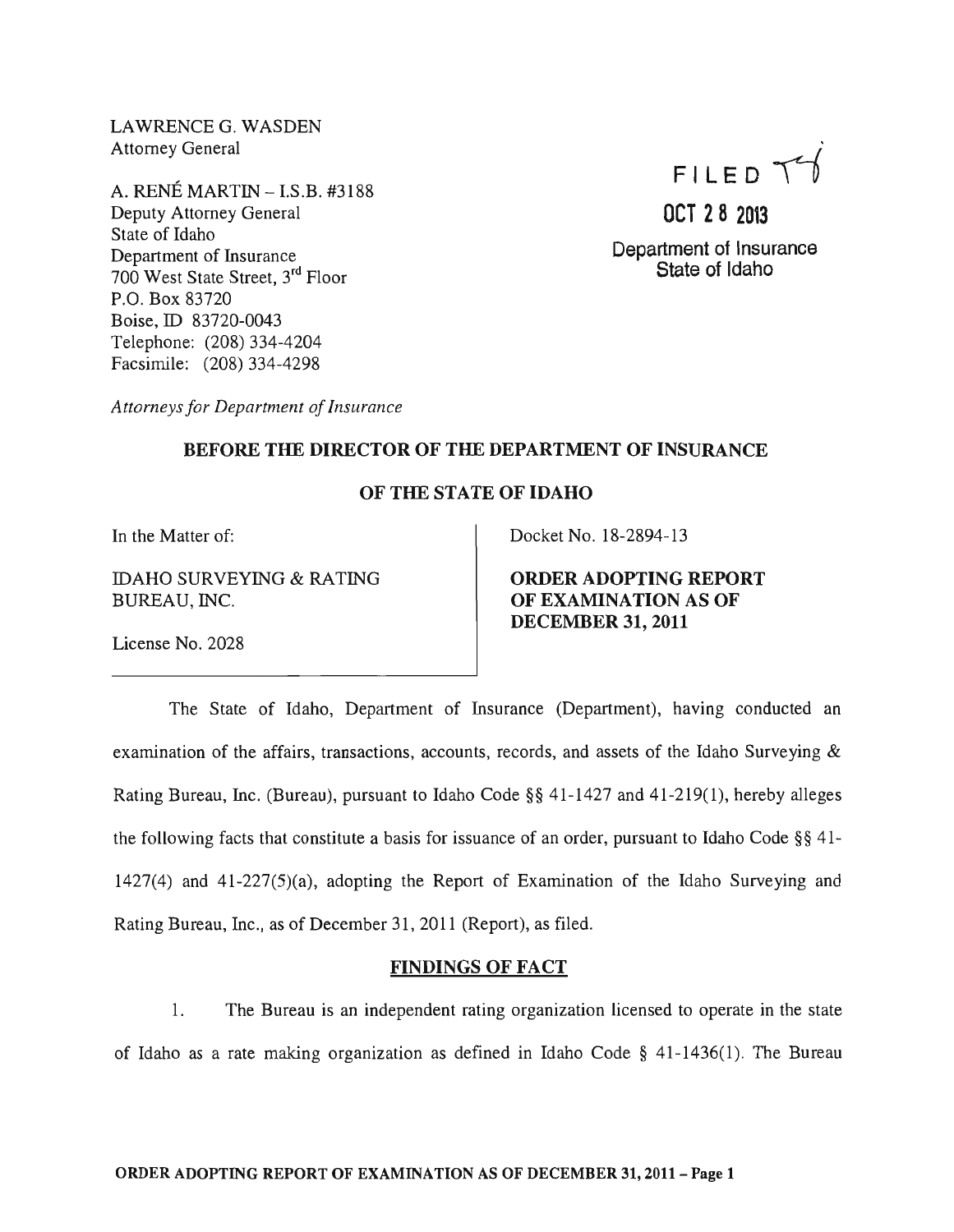operates under License No. 2028 issued by the Director of the Department (Director), pursuant to Idaho Code § 41-1415.

2. The Department completed an examination of the Bureau pursuant to Idaho Code § 41-1427 and 41-219(1) on September 13, 2013. The Department's findings are set forth in the Report. The Report covered the time period between January 1, 2007 and December 31, 2011.

3. Pursuant to Idaho Code  $\S$  41-227(4), a copy of the Report, verified under oath by the Department's examiner-in-charge, was filed with the Department on September 13, 2013, and a copy of such verified Report was transmitted to the Bureau on September 13, 2013. Thereafter, a second copy of the Report, modified to correct a typographical error, was transmitted to the Bureau on September 16, 2013. A copy of the Report is attached hereto as Exhibit A.

4. On September 17, 2013, the Department received via email from the Bureau a written submission dated September 17, 2013, in response to the Report, pursuant to Idaho Code § 41-227(4), the original of which was received by the Department on September 18, 2013. A copy of such written submission is attached hereto as Exhibit B.

5. On October 4, 2013, the Department received via email from the Bureau a written submission dated October 4, 2013, in response to the Report, pursuant to Idaho Code § 41- 227(4), the original of which was received by the Department on October 7, 2013. A copy of such written submission is attached hereto as Exhibit C.

6. On October 8, 2013, the Department received a Waiver executed by Joseph C. Harbacheck, Secretary - General Manager of the Bureau. By execution of such Waiver, a copy of which is attached hereto as Exhibit D, the Bureau consented to the immediate entry of a final order by the Director adopting the Report without any modifications and waived its right to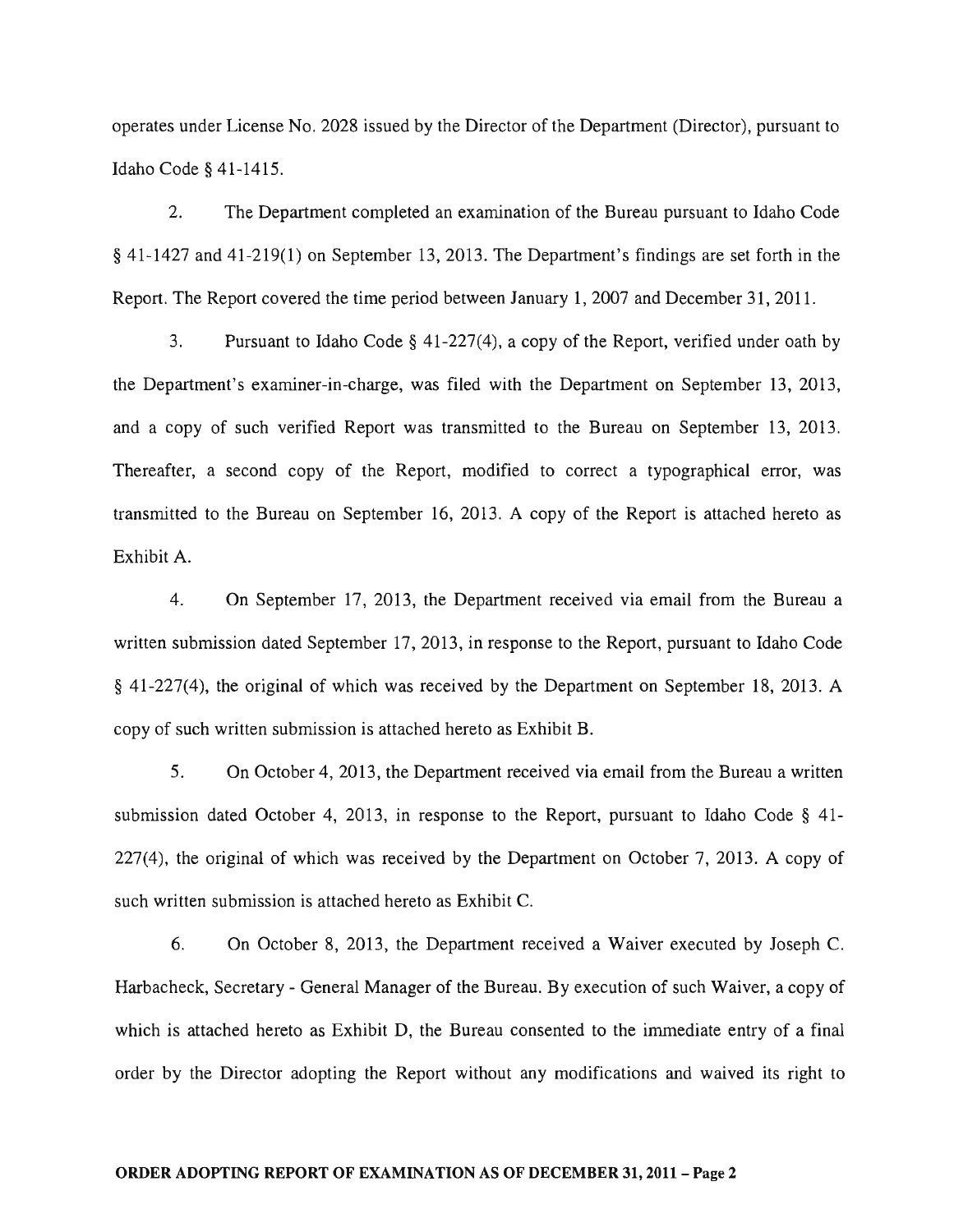request a hearing and to seek reconsideration or appeal from the Director's final order. Further, notwithstanding the written submissions by the Bureau, as described herein and attached hereto as Exhibits Band C, such Waiver included the waiver of the Bureau's right to make a written submission or rebuttal to the Report.

#### CONCLUSIONS OF LAW

7. Idaho Code § 41-227(5)(a) provides that "[w]ithin thirty (30) days of the end of the period allowed for the receipt of written submissions or rebuttals, the director shall fully consider and review the report, together with any written submissions or rebuttals and relevant portions of the examiner's work papers" and shall enter an order adopting the report of examination as filed or with modifications or corrections.

8. Having fully considered the Report, the Director concludes that the Bureau is in compliance with the applicable provisions of chapter 14 of the Idaho Insurance Code, and other applicable provisions of title 41, Idaho Code.

#### ORDER

NOW, THEREFORE, based on the foregoing, IT IS HEREBY ORDERED that the Report of Examination of the Idaho Surveying and Rating Bureau, Inc., as of December 31, 2011, is hereby ADOPTED as filed, pursuant to Idaho Code § 41-227(5)(a).

IT IS FURTHER ORDERED, pursuant to Idaho Code § 41-227(8), that the adopted Report is a public record and shall not be subject to the exemptions from disclosure provided in chapter 3, title 9, Idaho Code.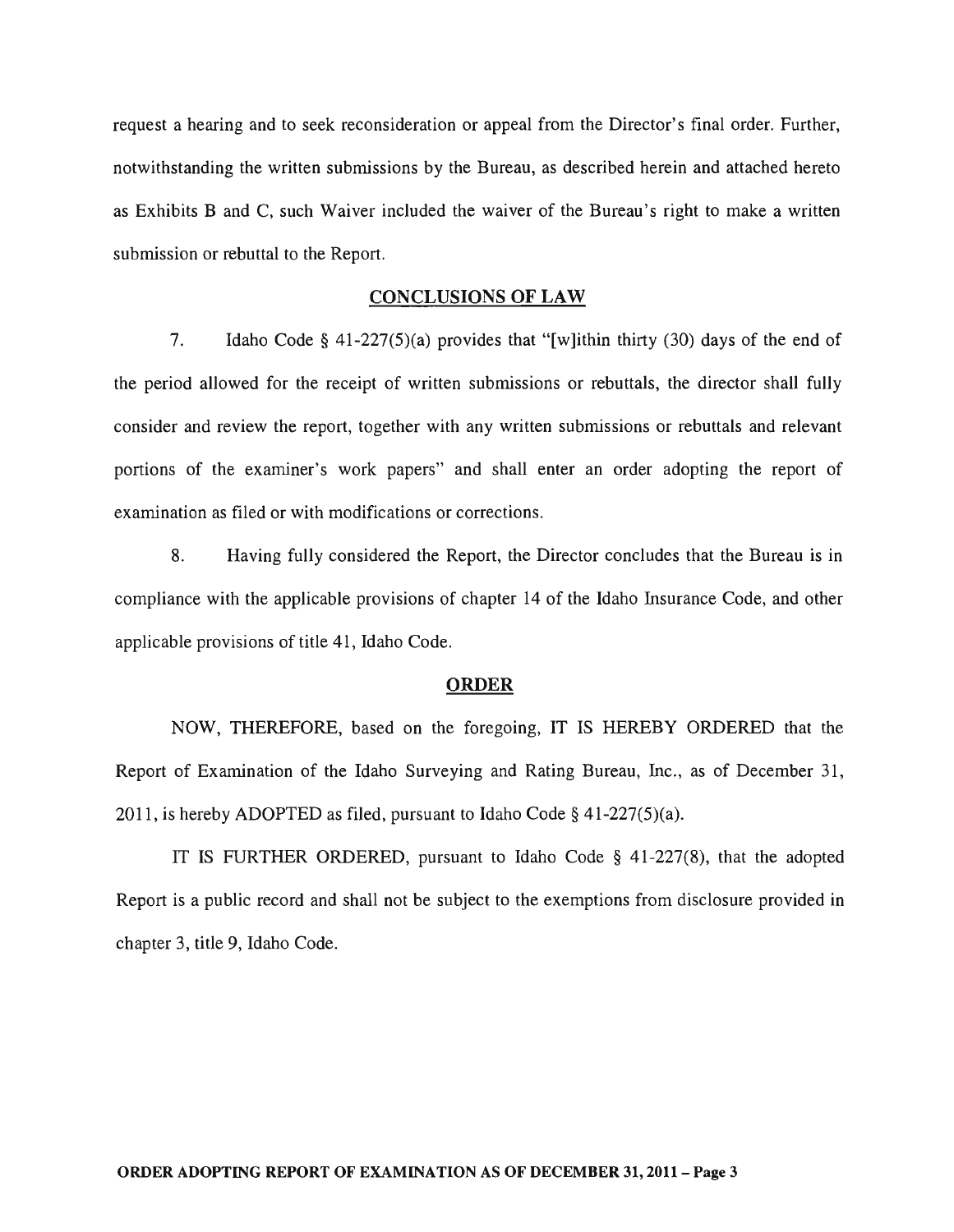# IT IS SO ORDERED. DATED this  $\frac{764}{100}$  day of October, 2013.

STATE OF IDAHO DEPARTMENT OF INSURANCE

WILLIAM W. DEAL

Director

## CERTIFICATE OF SERVICE

I HEREBY CERTIFY that, on this  $\sqrt{g}$   $\neq$  day of October, 2013, I caused a true and correct copy of the foregoing ORDER ADOPTING REPORT OF EXAMINATION AS OF DECEMBER 31, 2011 to be served upon the following by the designated means:

Idaho Surveying & Rating Bureau, Inc. Attn: Joseph C. Harbacheck, Secretary - General Manager 1871 South Cobalt Point Way Meridian, ID 83642 jharbacheck@isrb.com

D first class mail  $\times$  certified mail  $\Box$  hand delivery  $\boxtimes$  email

| Georgia Siehl, CPA, CFE                    |
|--------------------------------------------|
| Bureau Chief/Chief Examiner                |
| Idaho Department of Insurance              |
| 700 W. State Street, 3 <sup>rd</sup> Floor |
| Boise, ID 83720-0043                       |
| georgia.siehl@doi.idaho.gov                |

first class mail  $\exists$  certified mail I hand delivery ~ email

Teresa *L* Jones *A #-* Janes

Assistant to the Director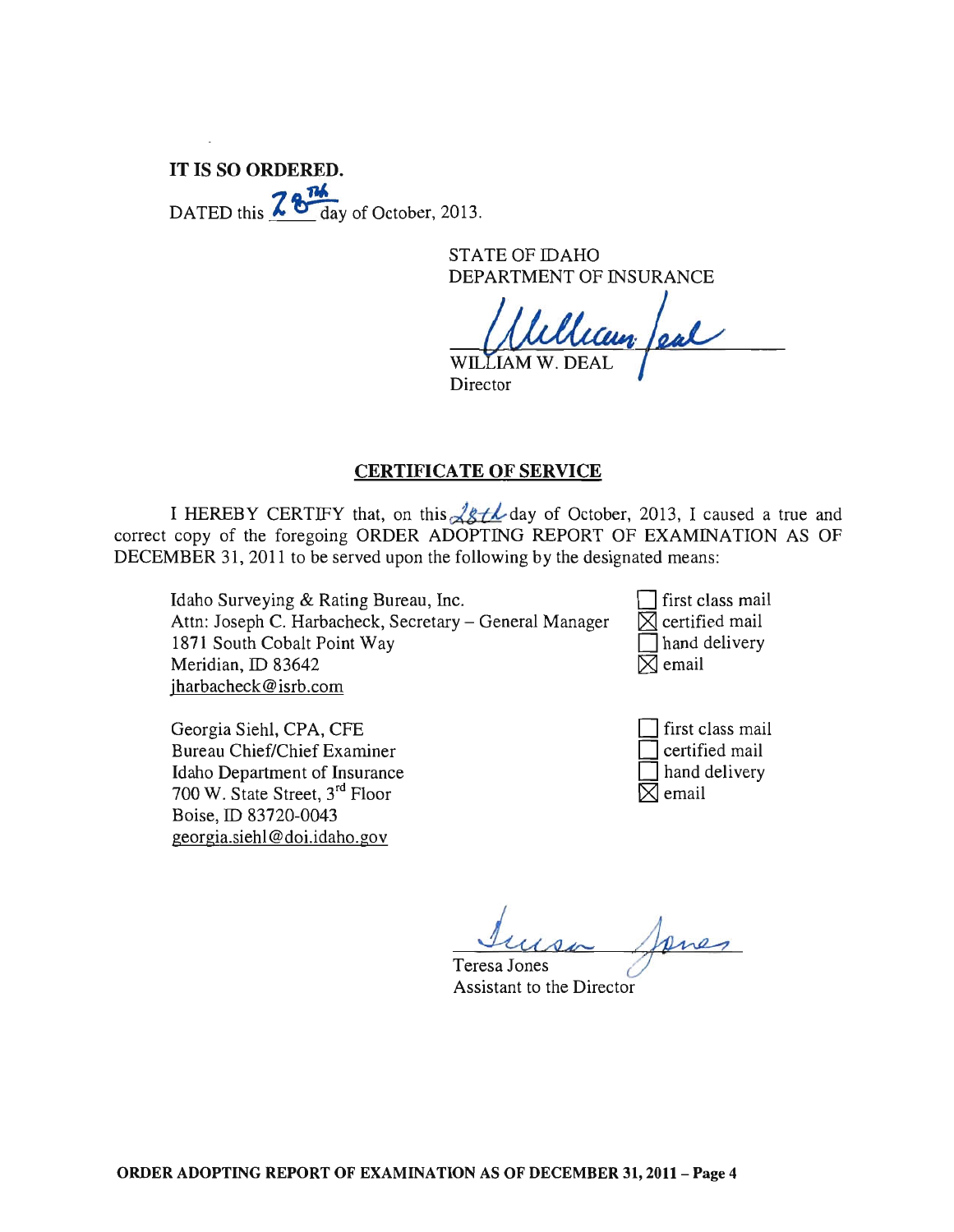# DEPARTMENT OF INSURANCE

# STATE OF IDAHO



# REPORT OF EXAMINATION

of the

# IDAHO SURVEYING AND RATING BUREAU, INC. (a non-profit cooperative association)

as of

December 31, 2011

| <b>EXHIBIT</b> |  |
|----------------|--|
|                |  |

 $\mathbf{r}$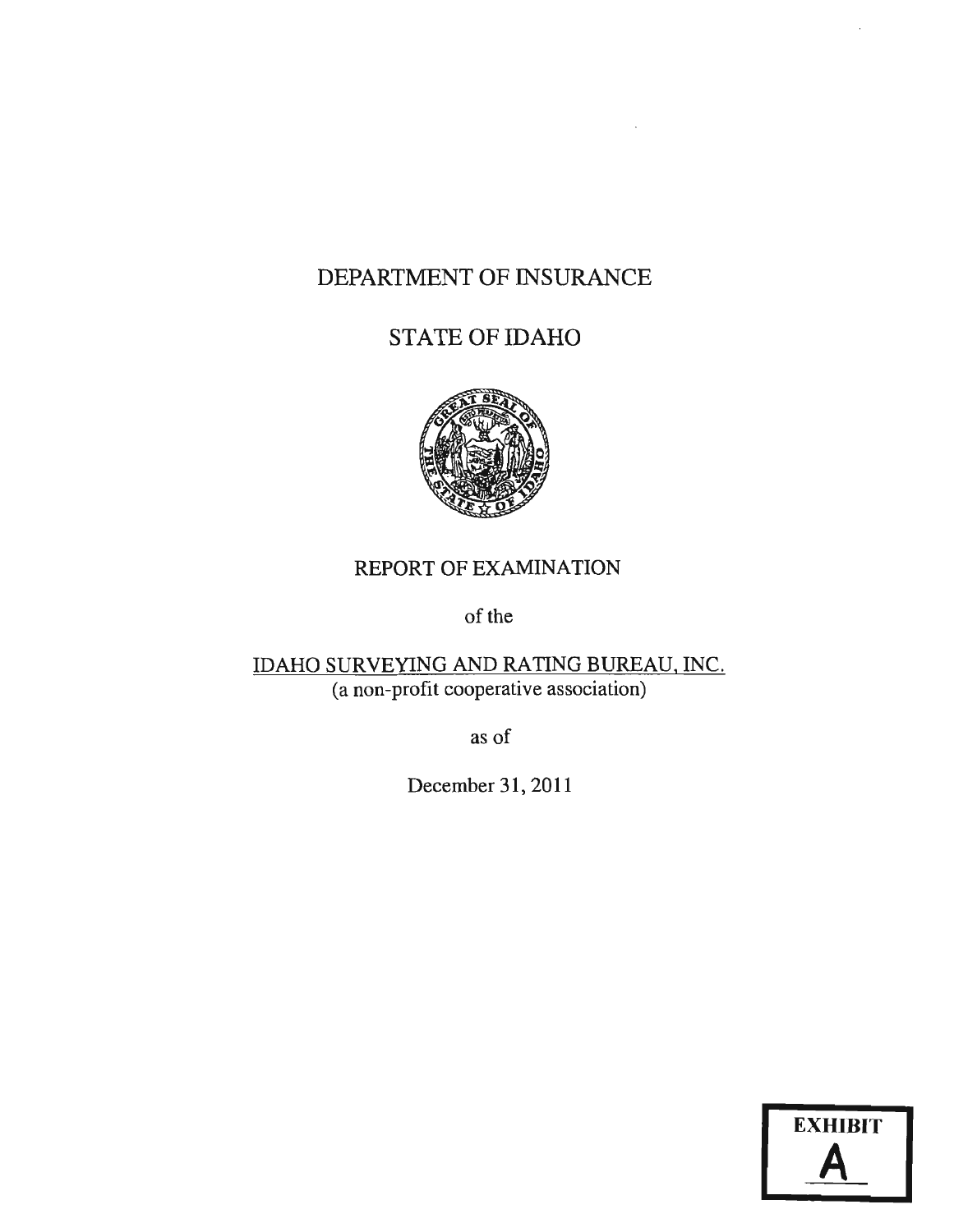|                                                                         | Page           |
|-------------------------------------------------------------------------|----------------|
|                                                                         | 1              |
|                                                                         | 2              |
|                                                                         | $\overline{2}$ |
|                                                                         | $\overline{2}$ |
|                                                                         | 3              |
|                                                                         | 3              |
|                                                                         | $\overline{4}$ |
|                                                                         | 4              |
|                                                                         | 4              |
|                                                                         | 5              |
|                                                                         | $\overline{7}$ |
|                                                                         | 7              |
|                                                                         | 7              |
|                                                                         | 7              |
|                                                                         | 7              |
|                                                                         | 8              |
|                                                                         | 8              |
|                                                                         | 8              |
|                                                                         | 9              |
|                                                                         | 10             |
|                                                                         | 10             |
|                                                                         | 12             |
|                                                                         | 12             |
|                                                                         | 13             |
|                                                                         | 13             |
| Statement of Assets and Fund Balance-Cash Basis as of December 31, 2011 | 14             |
| Comparative Statements of Cash Receipts, Disbursements and Changes      |                |
|                                                                         | 15             |
|                                                                         | 16             |
|                                                                         | 17             |
|                                                                         | 17             |
|                                                                         | 18             |

## **TABLE OF CONTENTS**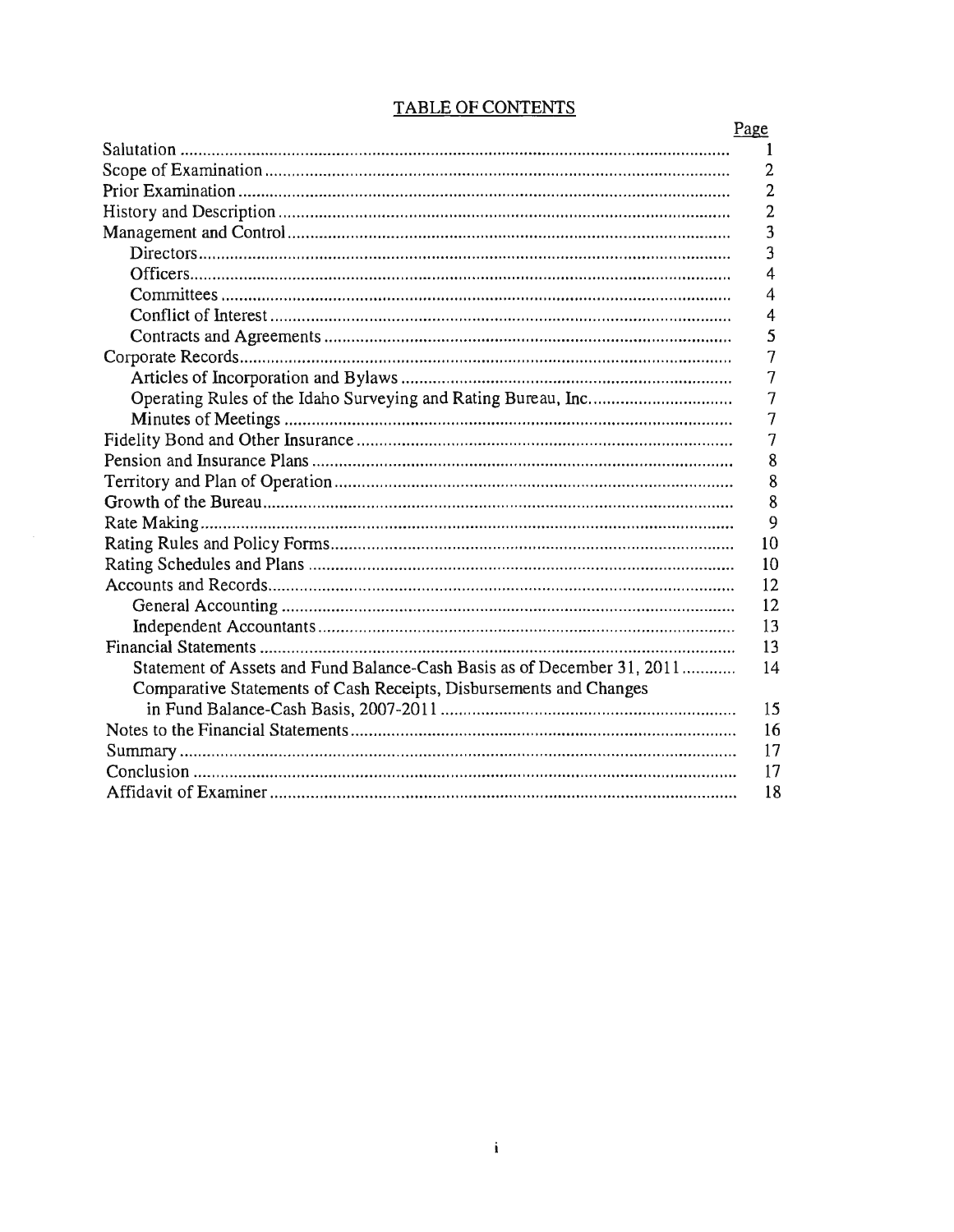# *State of Idaho*  **DEPARTMENT OF INSURANCE**

C. L. "BUTCH" OTtER Governor

700 West State Street, 3rd Floor P.O. Box 83720 Boise, Idaho 83720-0043 Phone (208)334-4250 FAX # (208)334-4398

WILLIAM W. DEAL Director

Meridian, Idaho September 13,2013

The Honorable William W. Deal Director of Insurance State of Idaho 700 West State Street Boise, Idaho 83720

Dear Sir:

Pursuant to your instructions, in compliance with Section 41-1427(1), Idaho Code, and in accordance with the practices and procedures promulgated by the National Association of Insurance Commissioners (NAIC), we have conducted an examination as of December 31, 2011, of the financial condition and corporate affairs of:

> Idaho Surveying and Rating Bureau, Inc. 1871 South Cobalt Point Way Meridian, Idaho 83642-4465

hereinafter referred to as the "Bureau," at the offices in Meridian, Idaho. The following Report of Examination is respectfully submitted.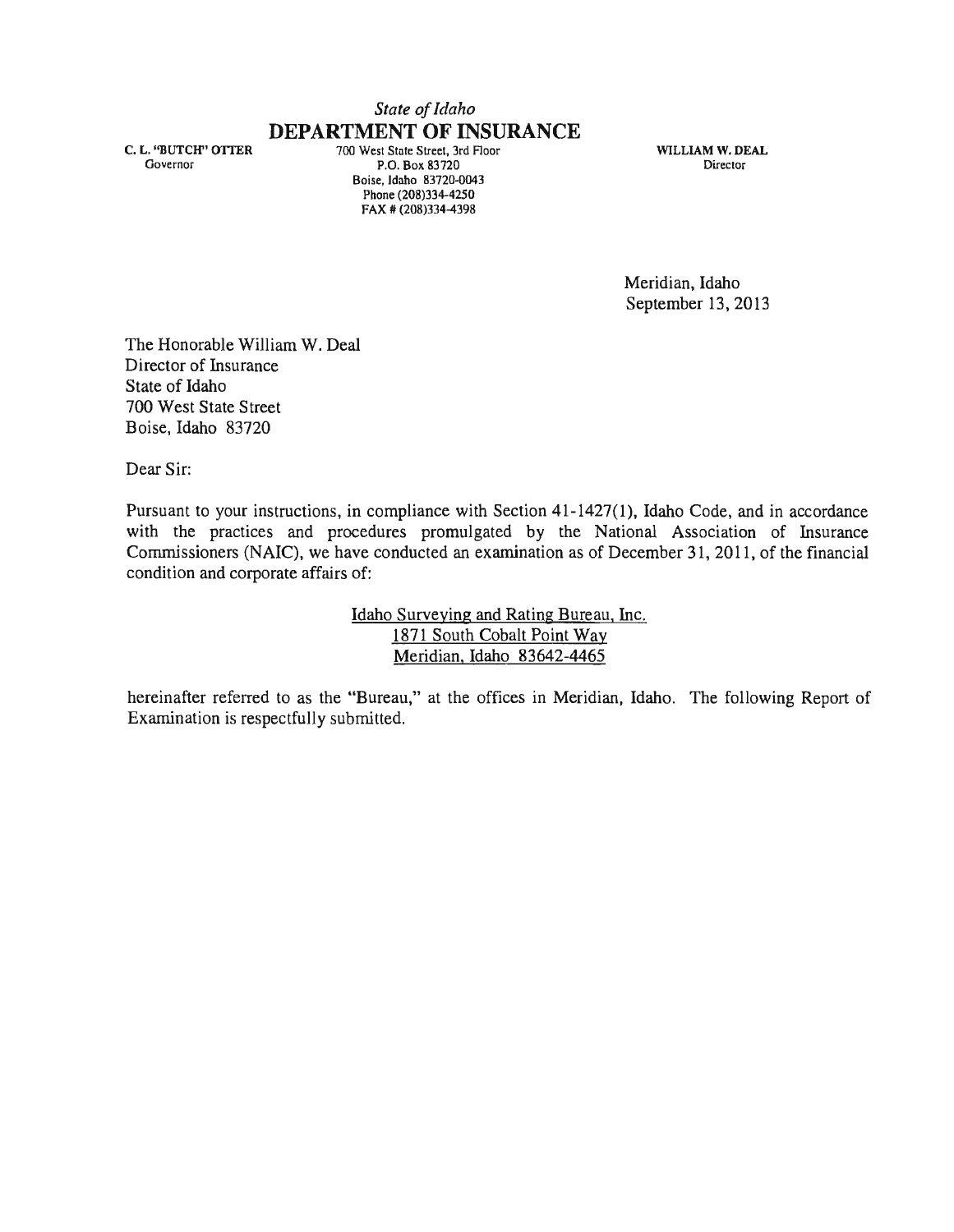#### SCOPE OF EXAMINATION

This examination covered the period January 1,2007, through December 31, 2011, and included such prior transactions and any material transactions and/or events occurring subsequent to the examination date and noted during the course of this examination. The examination was conducted in accordance with Section 1427(1), Idaho Code.

We performed our testing in order to achieve a confidence level commensurate with the risk assessed through utilization of the NAIC *Financial Condition Examiners Handbook.* Verification and valuation of assets, and an analysis and review of such other accounts and records as appropriate to the examination were also performed.

There was some reliance on the 2011 and 2012 independent Certified Public Accountant's statutory audit report and workpapers in this examination.

A letter of representation attesting to the Bureau's ownership of all assets and to the nonexistence of unrecorded liabilities or contingent liabilities was signed by and received from management.

In addition to the Report of Examination, a Management Letter was issued to the Bureau by the Department which covered items that were not included in the Report, due to the materiality threshold, items that were related to proprietary/operational issues, or accounting and management best practices.

#### PRIOR EXAMINATION

The prior examination was conducted by the Idaho Department of Insurance, and covered the period of January 1,2002 through December 31,2006.

A review was made to ascertain what action was taken by the Bureau with regard to comments and recommendations made by the Department in the prior exam report. Unless otherwise mentioned in the COMMENTS AND RECOMMENDATIONS section of this report, the prior report exceptions were adequately addressed by the Bureau.

#### HISTORY AND DESCRIPTION

The Bureau was organized in 1923 to establish an independent Board of Fire Underwriters and became incorporated as a non-profit cooperative association on November 28, 1947. The Bureau received its first license on January 2, 1948 pursuant to Chapter 246 of the 1947 Sessions Law. On January 1, 1962, the Bureau received its first license under the provisions of Title 41, Chapter 14, Idaho Code. The Bureau is regulated as an independent rating organization authorized for property business in the State of Idaho. The Bureau was organized to provide member and subscriber insurance companies with fire insurance examinations and ratings under the Idaho Code.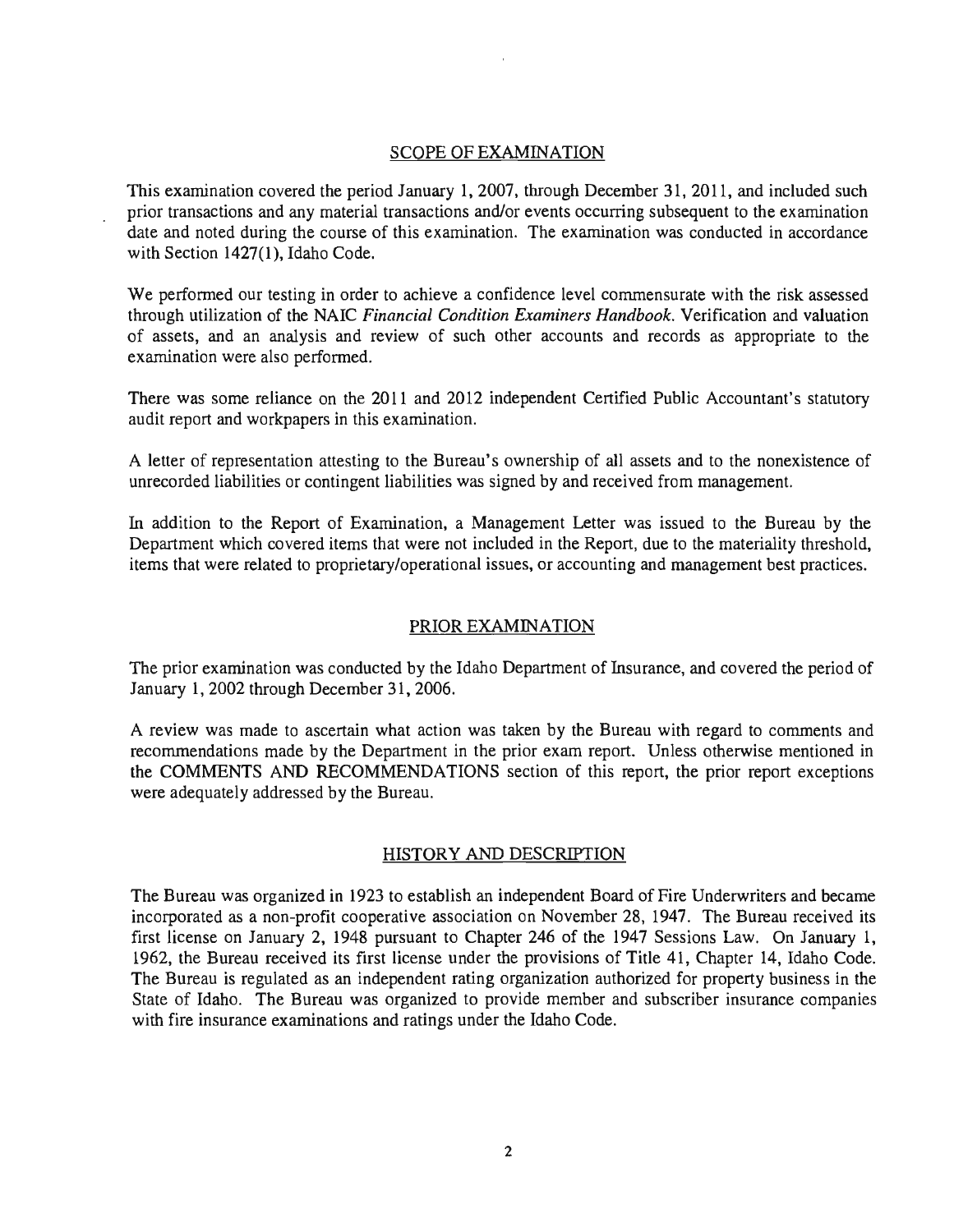The incorporators of the Bureau set forth in the Articles of Incorporation are as follows:

Fireman's Fund Insurance Company, San Francisco, California Great American Insurance Company, New York, New York · Manhattan Fire & Marine Insurance Company, New York, New York Springfield Fire & Marine Insurance Company, Springfield, Massachusetts Glens Falls Insurance Company, Glens Falls, New York

## MANAGEMENT AND CONTROL

Article VI of the Bylaws provided that the business, property and affairs of the Bureau shall be directed and controlled by a Board of Directors consisting of nine persons. The Articles of Incorporation required that each Director must be either (a) a corporate officer, (b) a manager or assistant manager reporting directly to the head office or to the United States Manager or (c) a general agent reporting directly to the head office or to the United States Manager of an insurance company that is a member of the Bureau. Each Director shall hold office for a term of three years or until their successors are elected and qualified.

The Annual Meeting of the Members shall be held in the State of Idaho sometime between June 1 and October 31 in each calendar year, the time and place of such meeting to be fixed by the Board of Directors. At such meeting, there shall be an election of officers for the ensuing year. The Secretary-General Manager was appointed by the Board of Directors and was responsible for the administration of the business affairs and services of the Bureau.

Special Meetings of the members may be called by the Board of Directors or on written request of any ten members.

## **Directors**

The following persons were the duly elected members of the Board of Directors at December 31, 2011:

| <b>Name</b>        | <b>Principal Occupation</b>                                                |
|--------------------|----------------------------------------------------------------------------|
| Jeffery A. Maple   | Commercial Field Underwriting Director<br>Fireman's Fund Insurance Company |
|                    |                                                                            |
| Eric P. Nelson*    | Vice President – Underwriting                                              |
|                    | Mutual of Enumclaw                                                         |
| Kevin J. Gilronan  | Agribusiness Regional Vice President                                       |
|                    | <b>Travelers Insurance Companies</b>                                       |
| Brian E. Henman*   | President & Chief Executive Officer                                        |
|                    | United Heritage Property & Casualty Insurance<br>Company                   |
|                    |                                                                            |
| Phillip R. Joslin* | Executive Vice President & Chief Executive                                 |
|                    | Officer                                                                    |
|                    | Farm Bureau Mutual Insurance Company of                                    |
|                    | Idaho                                                                      |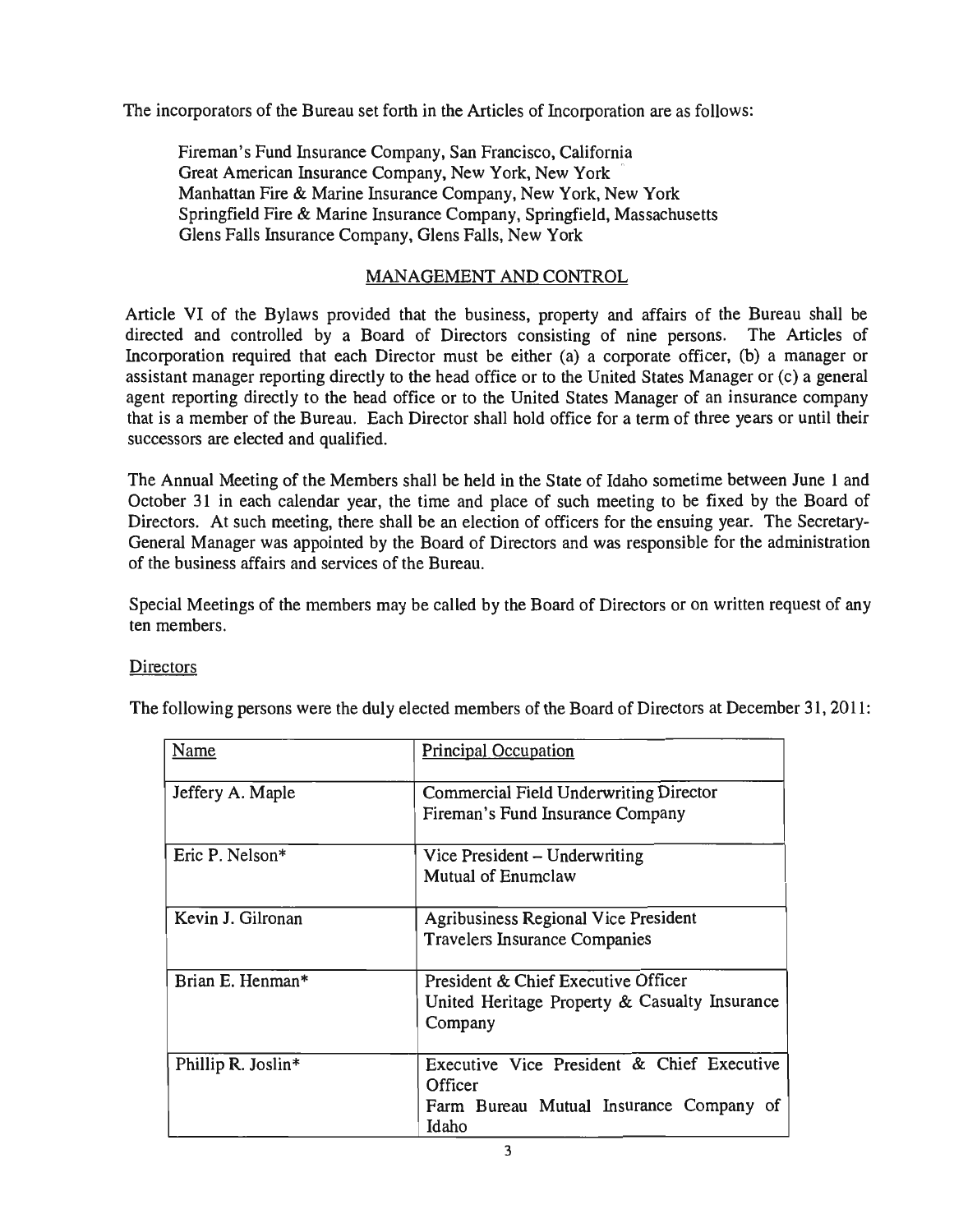| Marilyn R. Ternes  | Branch Manager                                |
|--------------------|-----------------------------------------------|
|                    | <b>EMC</b> Insurance Companies                |
| David W. Reese     | Middle Market Manager                         |
|                    | The Hartford                                  |
| Darrell S. Rasor   | Office Operations Manager & Territory Manager |
|                    | Liberty Northwest Insurance Corporation       |
| Deirdre A. Ashlock | Vice President of Underwriting                |
|                    | Berkley North Pacific Group LLC               |

\*Replaced by Directors Debra Etcheson-Frisby, Paul Roberts, and Cori Medrano in 2012 and 2013.

## **Officers**

The following persons were serving as officers of the Bureau at December 31, 2011:

| David W. Reese**    | President, Director         |
|---------------------|-----------------------------|
| Darrell S. Rasor**  | Vice-President, Director    |
| Alfred C. Frieze*** | Secretary – General Manager |

\*\*Darrell S. Rasor became President and Director and Deirdre A. Ashlock became Vice President and Director in 2012.

\*\*\*Retired effective December 31, 2012 and was replaced by Joe Harbacheck.

#### **Committees**

Pursuant to Article VII of the Bylaws, the Bureau's President is authorized to appoint three members of the Board of Directors to serve as a Nominating Committee. Candidates for president, vice president, and members of the Board of Directors who are to be elected at the next Annual Members' Meeting are nominated by the Committee. After the Nominating Committee has reported its actions to the Annual Meeting, additional nominations may be made from the floor.

The following Board members were serving on the Nominating Committee as of December 31,2011:

| Eric Nelson, Chair | Phillip R. Joslin | Brian E. Henman |
|--------------------|-------------------|-----------------|

#### Conflict of Interest

The Company established conflict of interest procedures. These procedures required each of the directors and officers to complete a disclosure statement of any conflicts or possible conflicts with the performance of their duties and responsibilities on an annual basis. Disclosure statements completed by directors and officers during this examination period were reviewed and indicated no conflicts.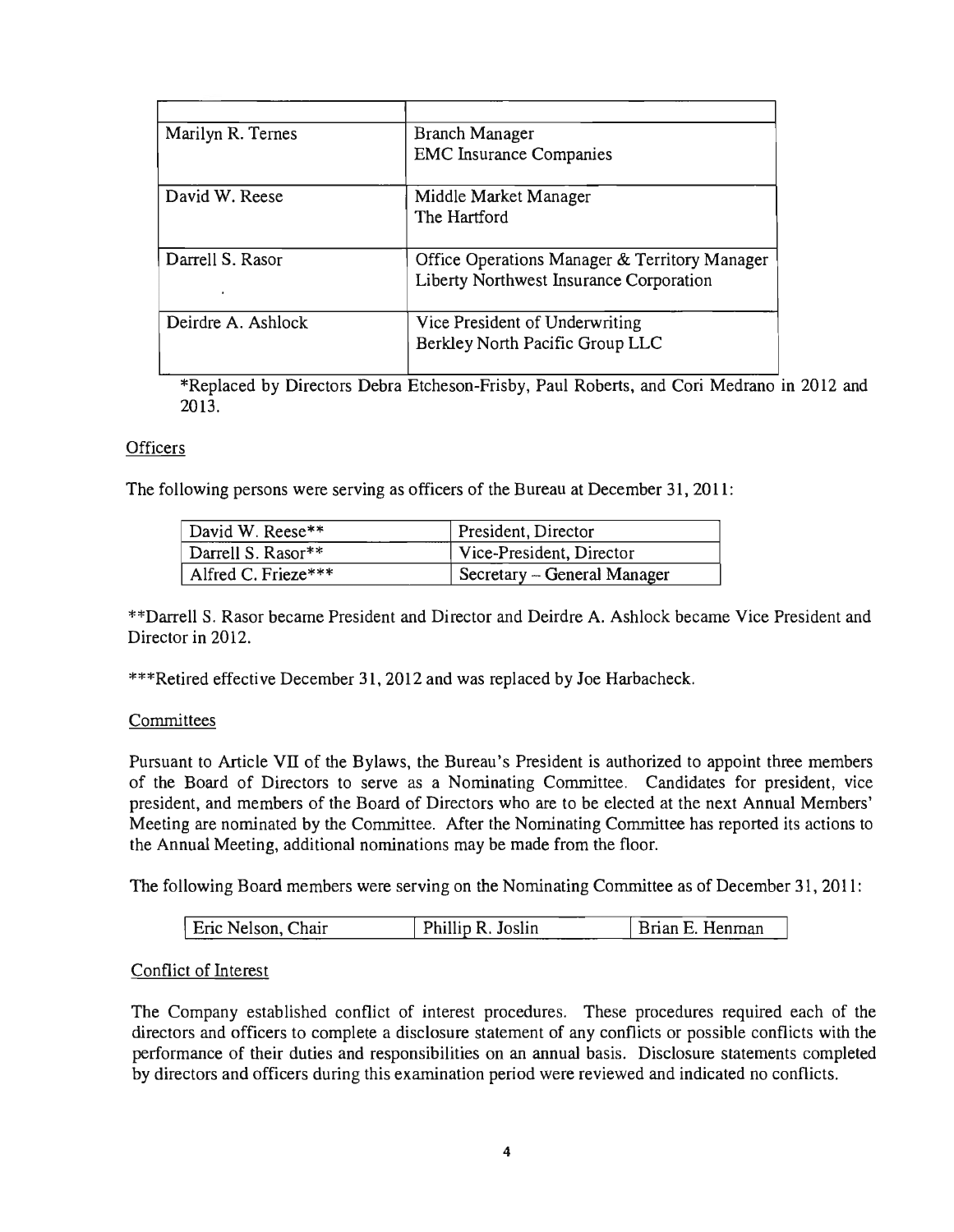## Contracts and Agreements

The Bureau had the following agreements and/or arrangements in effect at December 31, 2011:

## Agreement for Provision of Commercial Fire Advisory Rate Information

An agreement was made with ISO Telecommunications, Inc. (ISOTEL) whereby the Bureau delivers all advisory rates it has developed for commercial fire by electronic transmission to ISOTEL. Under this agreement, the Bureau agrees that ISOTEL may distribute the advisory rate information to insurers properly affiliated with the Bureau. The agreement was effective June 1, 1987 and is currently in force. Under the agreement, there are no charges to either party; however, each party is responsible for charges made to their respective users.

## Licensing Agreement: Optional Services

The Bureau executed a license agreement with ISO Commercial Risk Services, Inc. in 1992 whereby certain optional services, such as underwriting survey reports were provided. Under this agreement, the Bureau received 75 percent of fees set forth in the agreement for providing such optional survey reports. The Bureau also pays a fee for receiving replacement cost valuations. The term of the agreement is three years and is automatically renewed for successive additional three year terms unless written notice is provided ninety days prior to expiration. The agreement may be terminated by either party for reasons specified in the agreement.

## Agreement for Electronic Distribution

An agreement was made on July 13, 1992 with Insurance Services Organization, Inc. (ISO) and ISO Telecommunications, Inc. Under the agreement, the Bureau agrees to allow ISO to distribute machine readable copy of all Bureau information currently being distributed by ISO in paper form in an electronic form over the ISOTEL network and via tape. The agreement was effective July 1, 1992 and can be terminated with 90 days prior written notice. There are no charges to either party; however, each party is responsible for charges made to their respective users.

#### Agreement for Electronic Distribution Through Inclusion in Geographic Underwriting System (GUS)

The Board of Directors approved an agreement with ISO in which it may distribute certain of the Bureau's geographic based information through ISO's Geographic Underwriting System (GUS). The Bureau is responsible for any charges made under the agreement to its members and subscribers. GUS allows an insurer to enter an address and have returned to them a series of underwriting information about that address. The agreement was effective September 15, 1993 and may be terminated by either party with 120 days prior written notice.

This agreement does not include the distribution of Public Protection information. In Idaho, the Bureau is the entity that develops such information, which is considered proprietary. Distribution of Public Protection information is covered in the Non-Exclusive License Agreement For Electronic Distribution of Bureau Information discussed below.

## Non-Exclusive License Agreement For Electronic Distribution of Bureau Information (GUS)

ISO included Idaho's Public Protection information developed by the Bureau in the GUS system. To provide for this, a non-exclusive license agreement was executed with ISO allowing ISO to electronically distribute the Bureau's Public Protection based information over ISO's GUS system. No charges are made by the Bureau to ISO or by ISO to the Bureau for services rendered in incorporating Idaho's Public Protection information into ISO's GUS system. However, the Bureau has access to the Idaho Public Protection information electronically from ISO for \$1.35 per transaction, plus applicable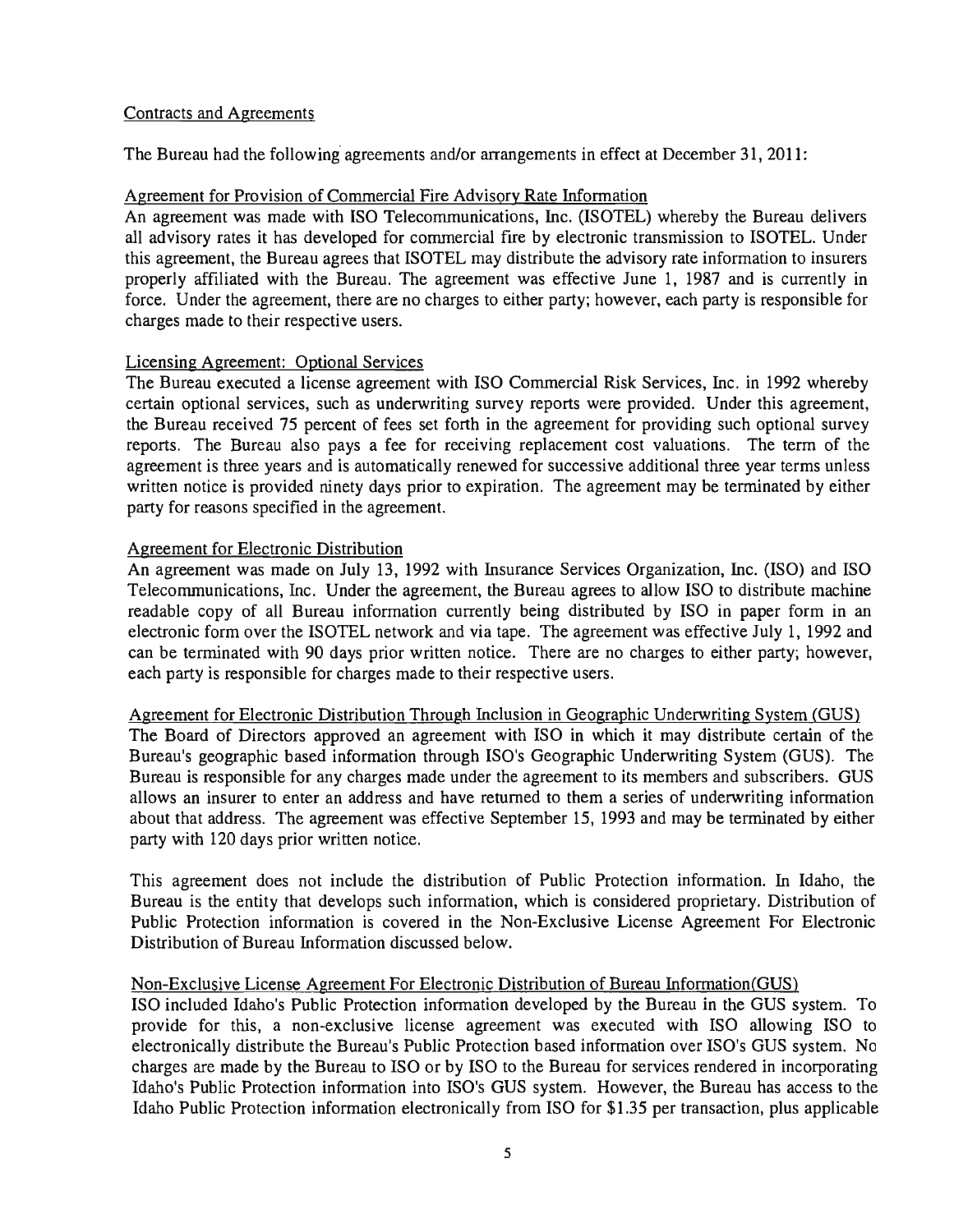line charges. The agreement was effective January 23, 1995 and may be terminated by either party with 120 days prior written notice.

## Licensing Agreement: Building Code Effectiveness Grading Schedule

The Board of Directors approved a contract with ISO Commercial Risk Services Inc. which licensed the Bureau to develop, publish and distribute building code effectiveness classifications for communities in the State of Idaho. The agreement was made on January 2, 1996 and remains in force until terminated. The annual fee set forth in the agreement is \$1,500, subject to amendment.

### ISOnet License Agreement

This license agreement executed on October 22, 2003 with ISO allows the Bureau to access the ISOnet delivery system for manuals, forms, GUS, and specific property information. The agreement remains in force until terminated, with 30 days prior written notice. Access to ISOnet is at no charge, unless additional user IDs are requested.

## Web Hosting Agreement

The Bureau entered into a web hosting agreement with Building Metrix, Inc. (BMI), Seattle, Washington effective on November 1, 2009 for a 12 month period. In this agreement, BMI agreed to act as the webhost for the Bureau on the protection class calculator. In return, the Bureau agreed to pay BMI \$599 per month plus \$0.012 per transaction. This agreement automatically renews for additional 12 month periods unless terminated by either party with 45 days advance notice. The agreement remained in-force during the examination period.

## Office Lease

In December, 2010, the Bureau extended its office lease agreement into a new five-year term that commended on September 1, 2011 and will expire on August 31, 2016. The new lease calls for monthly payments of \$5,405 for the first year, \$5,567 for the second year, \$5,734 for the third year, \$5,906 for the fourth year, and \$6,083 for the fifth year. For the year ended December 31, 2011, total expenses related to the office lease were \$70,838. The Board of Directors authorized the Bureau to execute the lease at a board meeting held on December 3, 2010.

#### Service Purchase Agreements

The Bureau granted permission for the use of its materials and information to service purchasers through service purchase agreements. These third party vendors are not assessed a fee, but are restricted by the terms of the agreements to provide services only to those insurance companies which are licensed in Idaho and who are members or subscribers to the Bureau. As of December 31, 2011, there were nineteen service purchase agreements in force. The agreements are continuous and have various execution dates.

#### Membership and Subscriber Agreements

Membership in the Bureau is limited to those companies with a certificate of authority issued by the Idaho Department of Insurance and doing property insurance business. The member companies elect the Board of Directors and only employees of the member companies can be elected as directors. The Board of Directors approves all new members of the Bureau.

Subscribership in the Bureau is open to all companies doing property insurance business in Idaho. Subscribing companies do not have a voice in the management of the Bureau.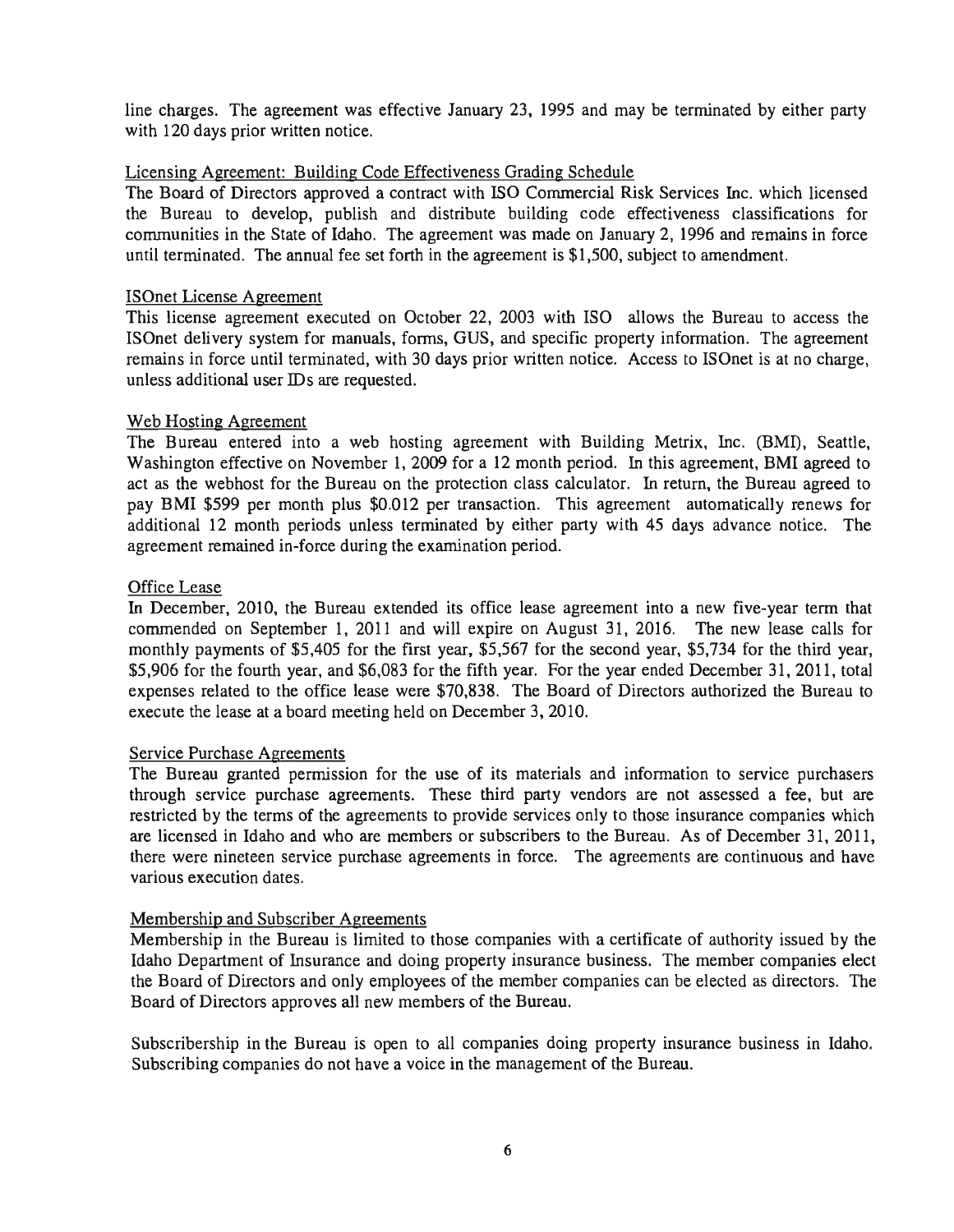The agreements authorize the Bureau to make filings on behalf of the members and subscribers, as may be required by law. The Bureau notified the Department of Insurance of new members and subscribers pursuant to Section 41-1420 by submission of such agreements to the Department.

## SERFF Agreement with NAIC (Third Party Filer License Agreement)

Subsequent to the examination date, the Bureau executed a third party filer license agreement with the NAIC on September 5, 2007. The agreement is a license to access and use the NAIC's electronic rate and form filing product, System for Electronic Rate and Form Filing (SERFF). The agreement is in force until cancelled or terminated without cause upon thirty days written notice. Fees are specified in the contract.

## CORPORATE RECORDS

## Articles of Incorporation and Bylaws

The Bureau's records indicated that the Articles of Incorporation was amended once during the period under examination. This change of Article III on the Articles of Incorporation was approved during the August 8, 2011 Annual Meeting and was reported to the Idaho Department of Insurance on August 12, 2011 in compliance with Idaho Code Section 41-1420. This amendment reflected the change of the Bureau's office address from Boise to Ada County. The Bureau did not amend its Bylaws during the period under examination.

## Operating Rules of the Idaho Surveying and Rating Bureau, Inc.

The Bureau amended its Operating Rules once during the period under examination. This amendment increased the quarterly basic fee (minimum assessment) to \$500 and was approved by the board during the December 3, 2010 meeting. It was also reported to the Idaho Department of Insurance in compliance with Idaho Code Sections 41-1420.

## Minutes of Meetings

A review of the minutes of the meetings of the member companies and the Board of Directors for the examination period and subsequent thereto, indicated compliance with the Articles of Incorporation and Bylaws with respect to annual meeting dates, election and/or appointment of directors and officers, and the transaction of corporate business. Specifically, the Board approved new member companies, quarterly assessments, annual business plans and budgets, among other things. This review of the minutes also indicated that a quorum was present at the annual membership meetings and all Board of Directors'meetings.

The minutes of the Board of Directors' meeting held March 4, 2008 indicated that the Examination Report as of December 31, 2006 had been accepted by the Directors.

## FIDELITY BOND AND OTHER INSURANCE

Insurance coverages for the protection of the Bureau have been maintained through the period under examination. Coverages included the following: general liability for business, commercial automobile, commercial umbrella, workers' compensation, director and officer liability, network security and privacy liability and a fidelity blanket bond for the pension and 401(k) savings plans as required by the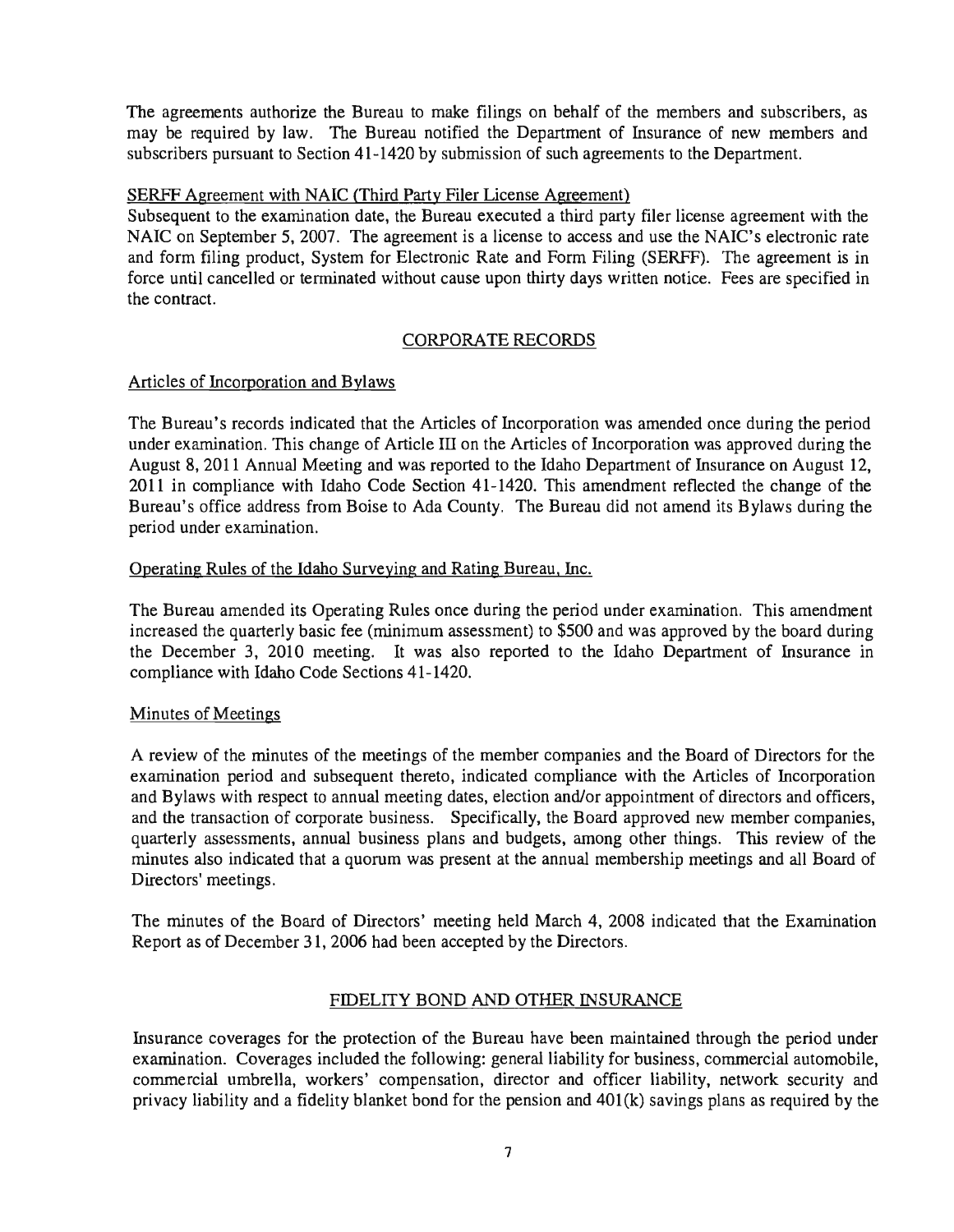Employee Retirement Income Security Act (ERISA). The Bureau also obtained errors and omissions coverages effective June 10,2013.

The Bureau maintained employee dishonesty coverage in an amount that met the suggested minimum limits recommended by the NAIC *Financial Condition Examiners Handbook.* 

The insurance companies providing coverage to the Bureau are licensed or otherwise authorized in the state of Idaho.

## PENSION AND INSURANCE PLANS

Employees of the Bureau were provided a number of group insurance and retirement plans. The major programs which were available included medical care, dental care, life insurance, disability insurance, a defined benefit retirement plan, a 401(k) plan and a flexible spending account plan. In addition, the Bureau's employees were eligible for other standard benefits, including paid time off. The Bureau also had a Medicare supplemental insurance plan for retirees. The actual premium contribution(s) by the Bureau for this plan are based on the retired staff member's year of service. Effective January 1,2013, current and future employees are required to participate in a cash balance pension plan. Under this plan, a cash balance account is established for each employee. Amounts contributed by the Bureau shall be credited to each employee's cash balance account after January 1, 2013. These amounts, or pay credits, for a particular plan year shall be equal to a percentage (3.5% to 7%) of the employee's compensation and will be paid by the Bureau for the Plan year based on the number of years of credited service. The purpose of this plan is to reduce the unfunded pension liability created by the Bureau's defined benefit pension plan. Please see the "NOTES TO THE FINANCIAL STATEMENTS" section of this report for additional financial information regarding the unfunded pension liability for the defined benefit plan and this liability's effect on the financial statements.

## TERRITORY AND PLAN OF OPERATION

The Bureau was licensed to operate as a not for profit organization in the State of Idaho only. Generally, the Bureau's function was to do all things necessary to operate as an independent rating organization authorized for property business as discussed under its Articles of Incorporation and Bylaws. The Bureau has maintained its office in Meridian, Idaho since 2006. All operations of the Bureau are performed at this location.

#### GROWTH OF THE BUREAU

The Bureau's growth for the years indicated, as taken from the prior examination report and its independent audit reports, is shown in the following schedule:

|         |           |                  |              | Excess (Deficiency) of |
|---------|-----------|------------------|--------------|------------------------|
|         |           |                  |              | Receipts over          |
| Year    | Assets    | Liabilities $**$ | Fund Balance | Disbursements          |
| 2006*   | \$189,637 | \$0              | \$189,639    | \$(103,944)            |
| 2007    | 268,570   | υ                | 268,570      | 78,933                 |
| 2008    | 281,368   |                  | 281,368      | 12,798                 |
| 2009    | 249,426   |                  | 249,426      | (31, 942)              |
| 2010    | 226,776   |                  | 226,776      | 27,350                 |
| $2011*$ | 237,469   |                  | 237,469      | (39, 307)              |

\* As determined by Examination.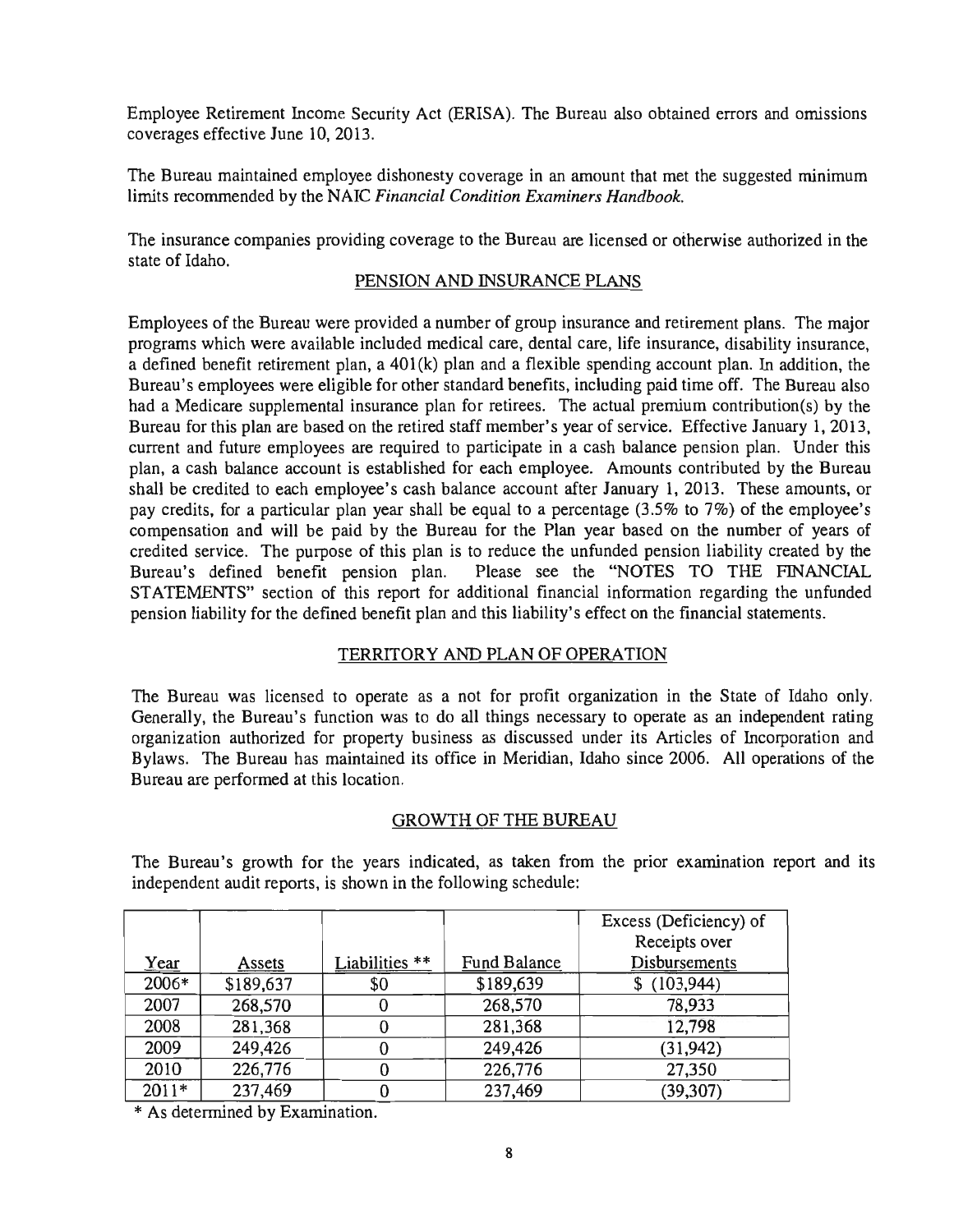\*\* The Bureau maintained its financial records on a cash basis. As a result, it did not report any liabilities.

The Bureau established an annual budget with the goal of matching the coming's year income, mainly from the assessments collected from its members, with the coming year's expenses. When the actual income collected was less than the expenses paid for the year, it resulted in a loss or a deficiency for that year.

#### RATE MAKING

Pursuant to Section 41-1402, Idaho Code, the purpose of Title 41, Chapter 14, is to promote the public welfare by regulating insurance rates and to authorize and regulate cooperative action among insurers in rate making. As an independent rating organization, the Bureau utilized property insurance statistical data compiled by the ISO. ISO developed and maintained statistical coding plans to collect premium and loss information by line of business. After review, the Bureau may modify ISO's indicated changes taking into consideration local and state economic conditions, market availability through moderate but adequate rates, premium volume in Idaho for type of coverage losses occurring outside the period used by ISO, and the effects of past rate changes. Final advisory loss costs were determined in compliance with Section 41-1405(1), Idaho Code.

In 1993, the Bureau and ISO began filing advisory loss costs rather than rates with the Idaho Department of Insurance. Under the loss cost system, only the costs of losses and loss adjustment expenses are considered. It is the responsibility of each individual company using those loss costs to determine final rates by using a multiplier and filing such rates with the Department.

The Bureau maintained advisory loss cost systems for dwelling, farm, and commercial property. Changes to the advisory loss costs were based on periodic experience reviews of the adequacy of premium developed to pay claims and loss adjustment expenses. The statistical data reviewed five and ten years for fire losses and extended coverage, respectively. The statistical data made no distinction based on type of insurer. The following loss experience adjustments were made during the examination period:

#### Dwelling Policy Program

As a result of experience reviews, five changes were made to the dwelling policy program loss costs during the examination period (2007-2011). The change made effective September 1, 2011 used statistical data for the period ending December 31, 2009. The overall negative 3.8 percent change consisted of a 7.2 percent decrease in fire coverage and 0.9 percent decrease in extended coverage. The change was filed with the Department of Insurance on August 2, 2011.

#### Monoline Farm Program

Experience reviews of the monoline farm policy program resulted in three changes during the examination period. The most recent change during the examination period effective June 1, 2011 used statistical data for the period ending December 31, 2009. The overall negative change of 1.9 percent included changes in the inland marine and liability sections, which are the jurisdiction of the ISO. The Bureau filed changes of a 1.2 percent decrease for dwelling and household personal property, a 1.3 percent increase for outbuildings, and 7.7 percent increase for farm personal property. The change was filed with the Department on January 17, 2011.

## Monoline Commercial Fire and Allied Lines Program

Experience reviews of the monoline commercial fire and allied lines policy program resulted in five changes during the examination period. The most recent change effective January 1, 2012 used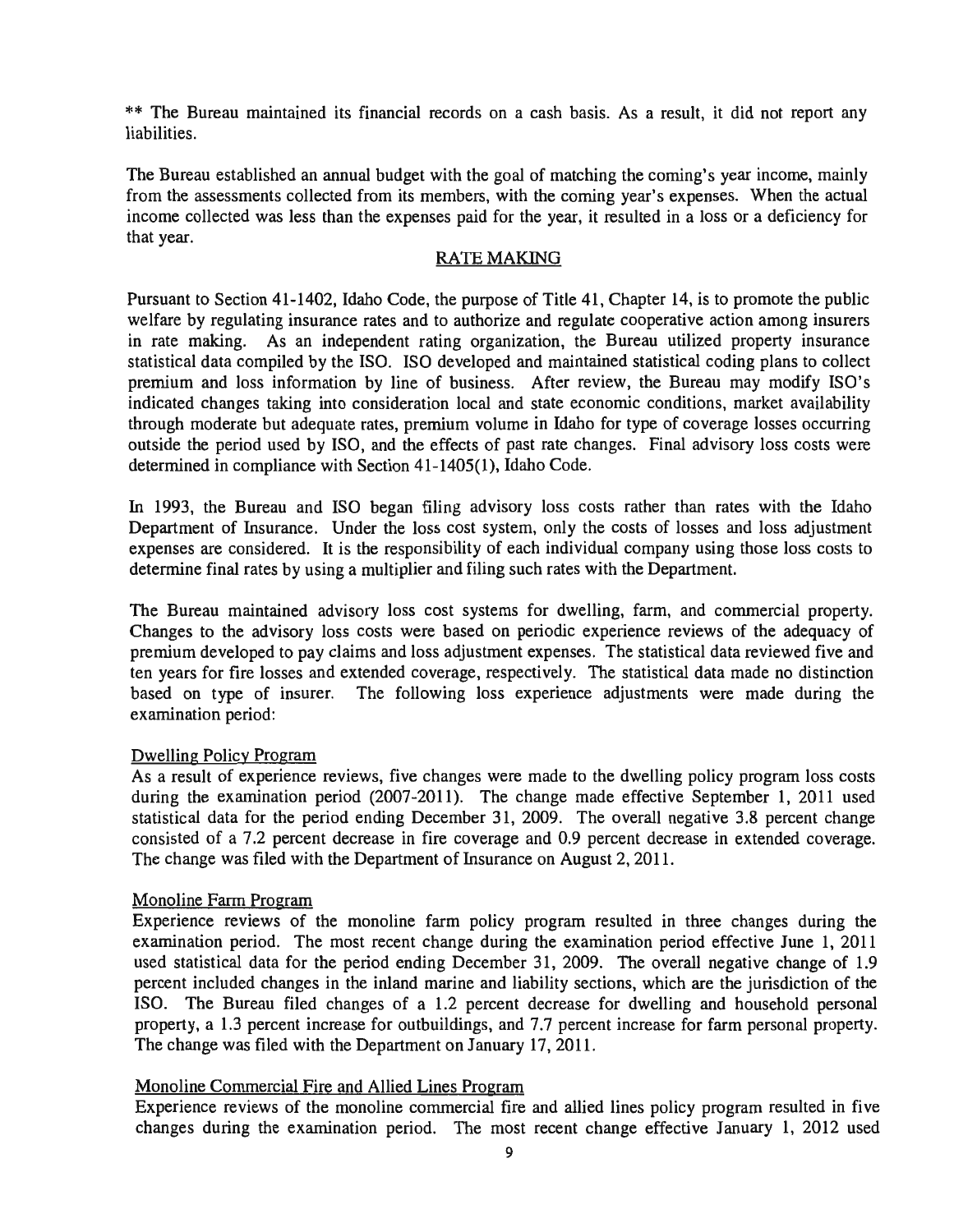statistical data for the period ending December 31, 2010. The overall positive change of 1.3 percent included a 6.8 percent decrease in Group II, and a 9.1 percent increase in special causes of loss. The filing was submitted to the Department on November 30, 2011.

#### Commercial Property Earthquake Policy Program

There were no overall changes to the commercial property earthquake policy program during the examination period. The Bureau received the results of the 2009 prospective loss cost review for earthquake based on the AIR-Worldwide Corporation's earthquake computer model for Idaho. This model estimates the potential losses from earthquake in a geographic area and develops loss costs by zip code for the area under review. Based on the Bureau's evaluation of this review, it plans to implement several changes in earthquake loss costs for commercial property effective January I, 2010.. These changes were filed with the Department on December 1, 2009

The filings noted above were submitted to the Department in compliance with Bulletin No. 91-1, issued January 2, 1991. The Bulletin requires that licensed rating organizations file all rates and supplementary rate information and all changes and amendments thereto for use in Idaho within thirty days after the effective date.

#### RATING RULES AND POLICY FORMS

Another function of the Bureau's independent rating program is the filing of forms, policies or contracts, riders, rules, and endorsements resulting in changes, modifications or renewals issued on risks in Idaho. The Bureau submitted filings to the Idaho Department of Insurance on behalf of both the member and subscriber companies of the ISRB that have authorized the Bureau to do so. As previously reported, this listing of affiliated companies was submitted to the Department annually in compliance with Section 41-1420, Idaho Code. The majority of the forms and rules were filed in conjunction with ISO.

#### RATING SCHEDULES AND PLANS

#### Pricing Systems

The Bureau utilized two pricing systems to develop advisory loss costs: class rating and schedule rating. As previously stated, loss costs are the component of the rate that are used to cover the expected losses and loss adjustment expenses. Pricing systems for the various programs are summarized below:

#### Dwelling Policy Program

The pricing system used in the dwelling policy program is a class rating system. The pricing points are: (1) the coverage form to be purchased, (2) the construction of the insured building, (3) the insured value, and (4) the Public Protection Classification at the risk.

#### Monoline Farm Program

The pricing system used in Division Four-Farms of the Commercial Lines Manual is a class rating system. For the dwelling structures on a farm, the monoline coverages predominately track the system used in the Dwelling Policy Program, while the multi-line coverages predominately track the system used in the homeowners manual. The outbuildings, barns, stables, cellars, packing sheds, and so forth use pricing points that cover the construction of the building by major features of that construction, as well as the Public Protection Classification.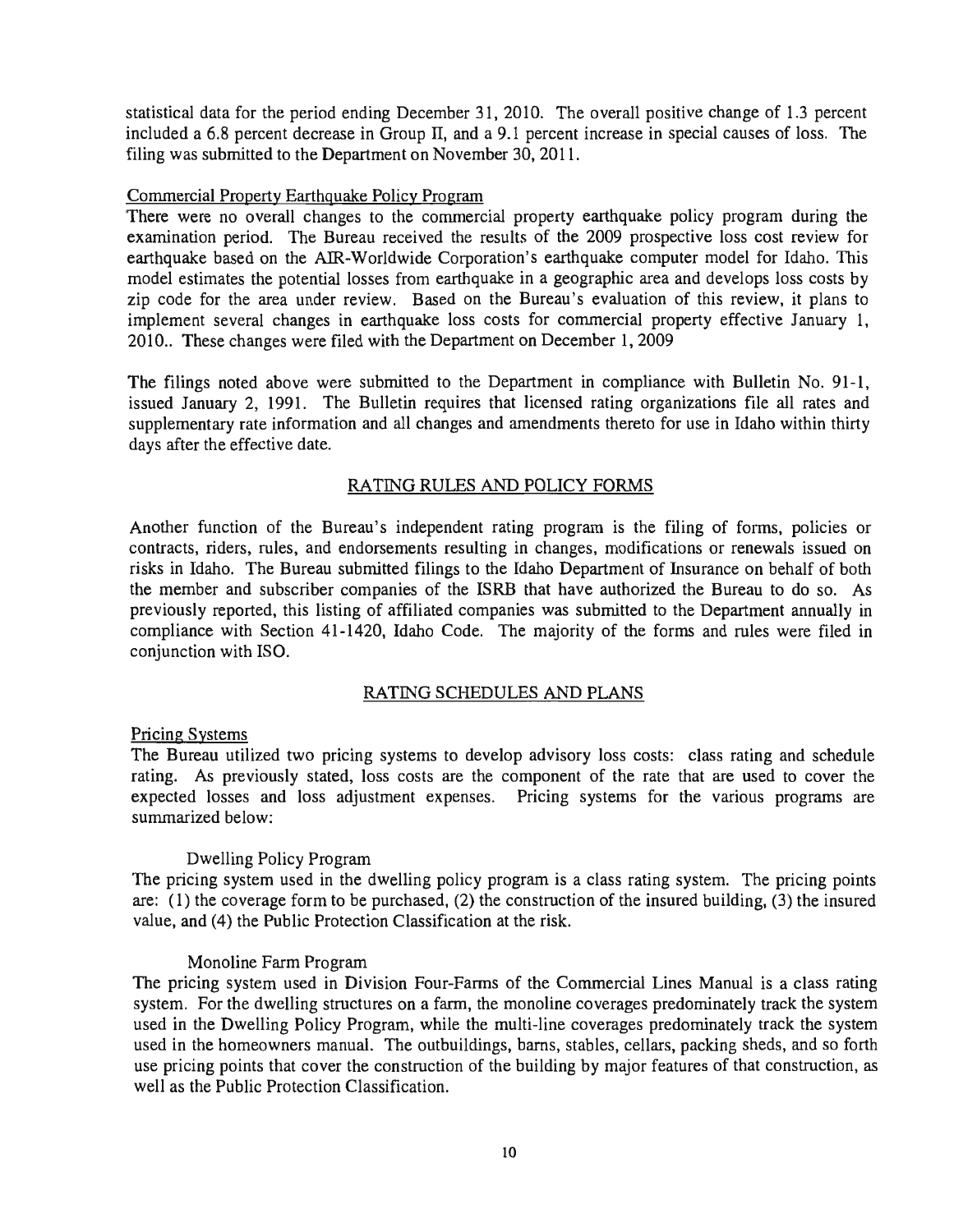#### Monoline Commercial Fire and Allied Lines Program

The pricing system used for commercial fire is a combination of class rating and schedule rating. The main elements used to determine which system is applicable are size, construction, occupancy, and protection.

The class rating system utilizes three primary pricing points. These include the occupancy code of the building, the construction of the building, and the Public Protection Classification. If a building is eligible for this rating system, class rating is applicable even if a scheduled rate or loss cost is published.

The schedule rating system utilizes the ISO's *Specific Commercial Property Evaluation Schedule.*  This schedule is used country-wide; however, Idaho has maintained one major exception to the current edition of the schedule for the 1982 edition, covering separate evaluation of buildings with unacceptable passageways. In addition, the Bureau utilizes the *Schedule for Rating Electric Generating Stations.* This schedule applies to property used in the generation and distribution of electrical energy.

Both the class and schedule rating systems use a detail evaluation of the building features including the construction, occupancy, internal as well as external protection, and the external exposures to develop an advisory loss cost.

A random sample of Commercial Property Evaluation surveys was reviewed to determine the accuracy and propriety of the advisory loss costs developed by the Bureau. No exceptions were noted in this review.

#### Commercial Property Earthquake Policy Program

In 1998, RMS' earthquake models were adopted and the territory assignments were changed to correspond with zip codes published by the United States Postal Service.

#### Building Code Effectiveness Grading Schedule

In 1997, the Bureau began providing information to affiliated companies on the enforcement of building codes. The tool used to develop this information is the *Building Code Effectiveness Grading Schedule.* This schedule is used to review available public building code enforcement agencies and provide a Building Code Effectiveness Classification for insurance underwriting information and rating purposes. In this connection, surveys for the various jurisdictions participating in the program are prepared approximately every five years. If an agency did not participate in this voluntary program, it received a classification of ten. A judgmental sample of gradings prepared by the Bureau during the examination was reviewed, with nothing exceptional noted.

#### Public Protection Grading

One of the Bureau's important services is to evaluate the fire suppression delivery systems of jurisdictions in Idaho. The result of these reviews is a classification number that is distributed to insurers. When the grading is completed, the Bureau provides a summary of the protection grading results and other appropriate information to representatives of the jurisdiction evaluated.

From its program on public protection grading, the Bureau used a numerical class of rating utilizing specific criteria from the ISO publication, *Fire Suppression Rating Schedule* (FSRS), and the Bureau's *Minimum and Supplemental Criteria.* Additionally, these publications may refer to standards of the National Fire Protection Association (NFPA). The grading process involved an evaluation of three areas: receiving and handling of fire alarms, the fire department, and the water system. The fire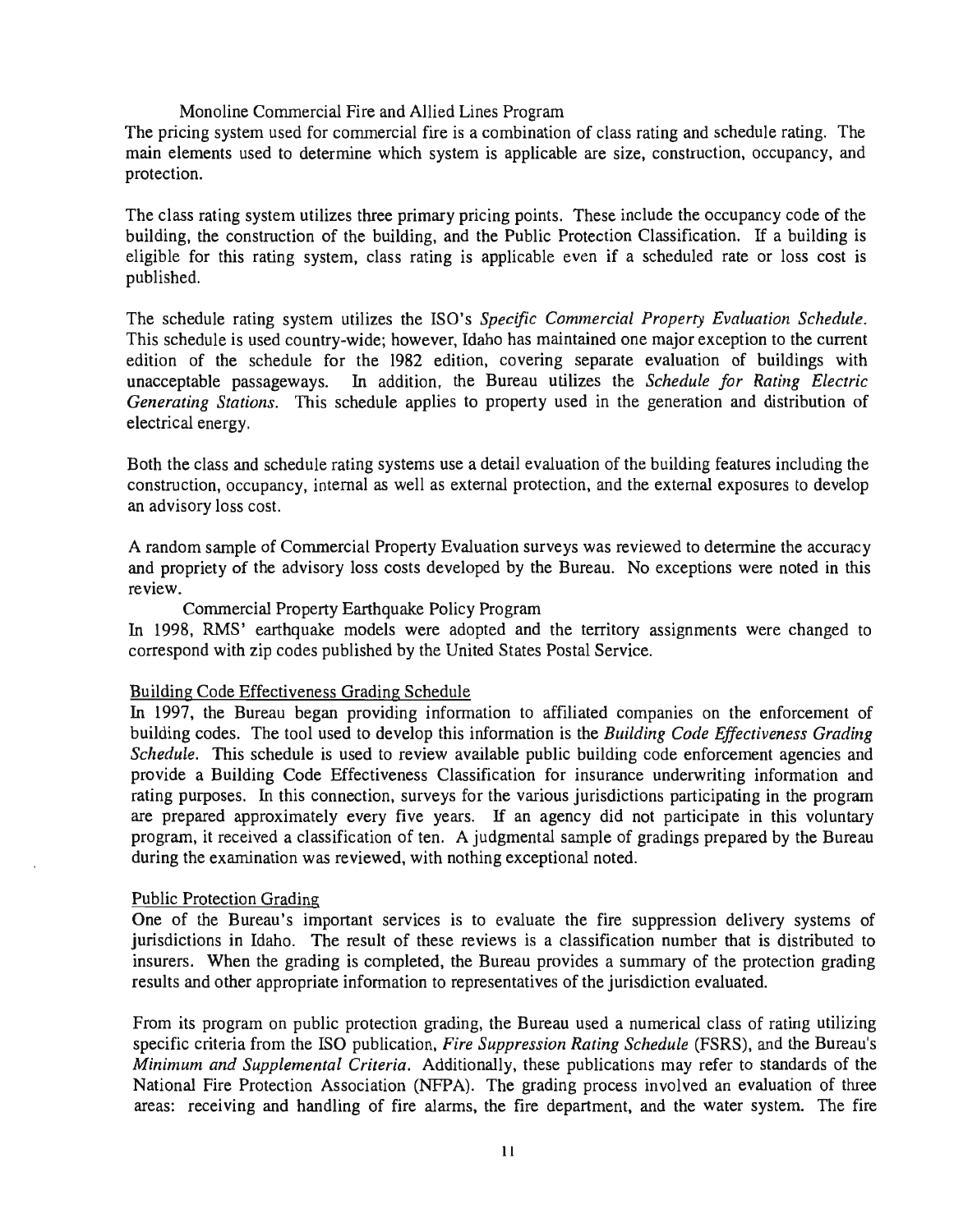suppression rating schedule developed a Public Protection Classification on a relative scale between 1 and 10, with 10 representing less than minimum criteria.

A judgmental sample of public protection gradings was reviewed without exception. Based on the public protection grading review, the Bureau's procedures were consistent with Sections 41-1415 and 41-1436, Idaho Code.

#### ISRB Protection Class Calculator Web Services

Affiliated parties use the Public Protection Classification information to help establish fair premiums for fire insurance.

To assist companies in understanding and applying the rules used by the Bureau as they are applicable to a specific property, the ISRB Protection Class Calculator Web Services was developed. This is an on-line, password-protected geographical information system that permits the Bureau's members and subscribers to obtain risk classifications for specified Idaho addresses and parcels. Farm Bureau Mutual Insurance Company of Idaho, a member company, developed the databases which serve as data components underlying the ISRB Protection Class Calculator Web Services. As previously reported, Washington Surveying and Rating Bureau provides hosting services for the Bureau's Protection Class Calculator under the terms of a web hosting agreement.

#### Enhanced Services

The Bureau also provides enhanced services to its affiliated companies. In the course of their field work, representatives of the Bureau collect such additional information specifically for an individual insurer over a wide range of lines of business. These services are offered on a fee basis.

#### ACCOUNTS AND RECORDS

## General Accounting

The Bureau prepared and maintained its accounting records on a cash basis. This method of accounting recognizes revenues when received and expenses when paid. Accounts receivable and accrued liabilities at year-end are not recognized under this method of accounting. Accordingly, the financial statements presented were not in accordance with Generally Accepted Accounting Principles (GAAP); nor is the cash basis of accounting in accordance with statutory insurance accounting principles (SAP).

The Bureau's computer network consists of a domain server to control user access to files stored on the machine as well as the normal server function, and a server that is used for testing the Geographic Information System application for the Protection Class Calculator. The domain server has twelve workstations that are used by staff, seven of which are laptops and the remaining are desk tops.

Quickbooks is used for all accounting functions such as accounts payable, payroll disbursement and for the cash balance tracking. All software utilized by the Bureau is purchased, except for the ISRB Protection Class Calculator Web Services, which is custom software.

Based on the review of such record maintenance, the Bureau was in compliance with Section 41-1439, Idaho Code.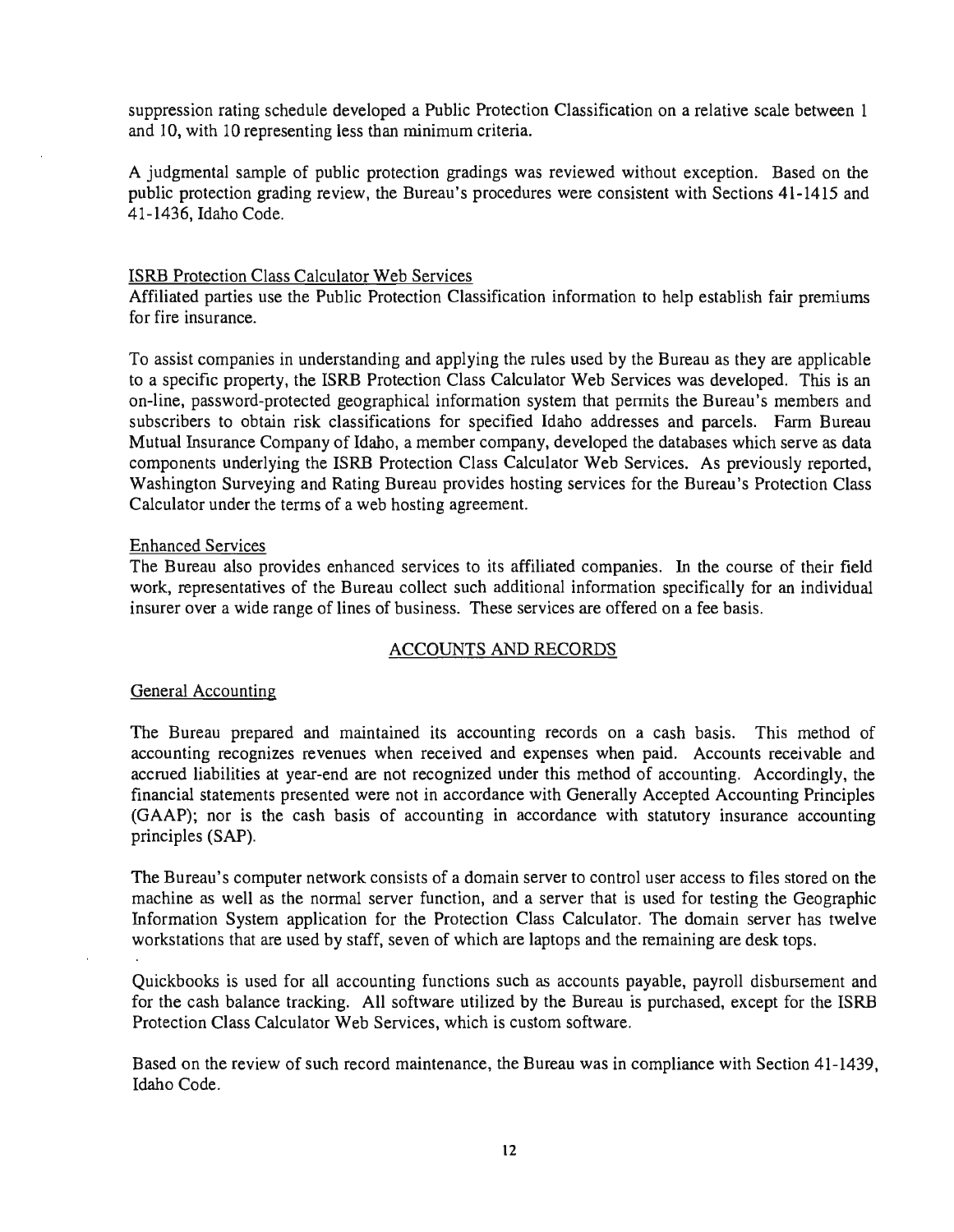The Bureau maintains a Disaster Recovery Plan. The plan was developed at the direction of the Board of Directors in 1985 and was revised in 2006. The Plan outlines the steps in case of disaster to allow the Bureau to continue to provide services to affiliated companies. The original plan was developed with the assistance of the Idaho Department of Emergency Planning and the North Pacific and Safeco Insurance companies. The 2006 revisions maintain the same basic format and directions with an emphasis on updating equipment needs, names and contact information, and corporate structure.

### Independent Accountants

The annual independent audits of the Bureau for the years 2007 through 2011 were performed by Harding & Co., P.A. Certified Public Accountants, Meridian, Idaho. The financial statements in each report were prepared on the cash basis of accounting which, as mentioned earlier, is not in accordance with GAAP or SAP. There was some reliance on the audit reports and the 2011 workpapers in this examination of the Bureau.

## FINANCIAL STATEMENTS

The financial section of this report contains the following statements:

Statement of Assets and Fund Balance - Cash Basis as of December 31, 2011

Comparative Statements of Cash Receipts, Disbursements and Changes in Fund Balance-Cash Basis, 2007 through 2011

The rest of this page was intentionally left blank.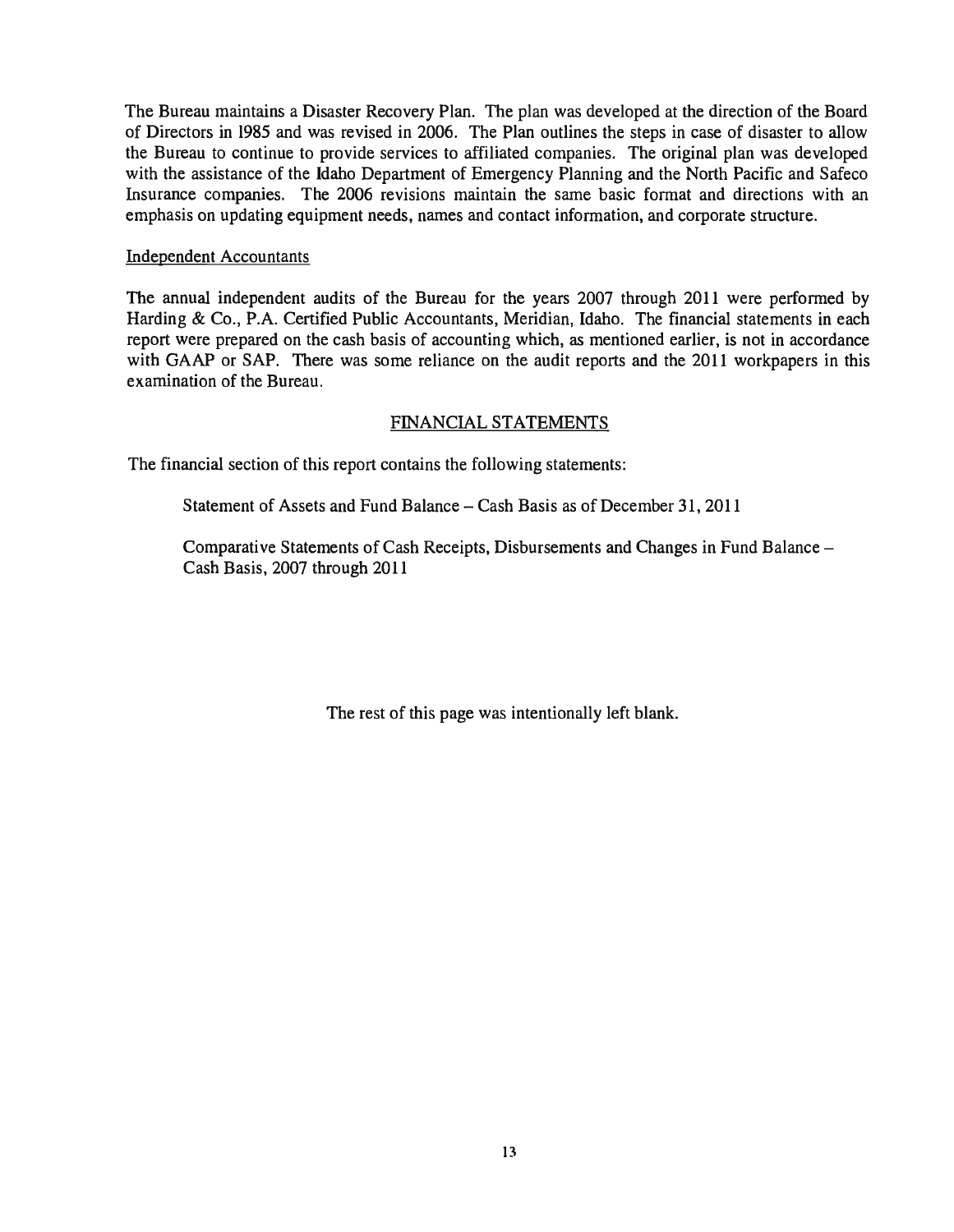## Statement of Assets and Fund Balance  $-$  Cash Basis As of December 31, 2011

## ASSETS

|                             |            | Examination | Per         |
|-----------------------------|------------|-------------|-------------|
|                             | Per Bureau | Adjustments | Examination |
| Assets                      |            |             |             |
| Cash in checking            | \$52,281   |             | \$52,281    |
| Cash in savings             | 185,188    |             | 185,188     |
| Total                       | \$237,469  |             | \$237,469   |
|                             |            |             |             |
| Liabilities (See Note 1)    |            |             |             |
|                             |            |             |             |
| Fund Balance - unrestricted | \$237,469  |             | \$237,469   |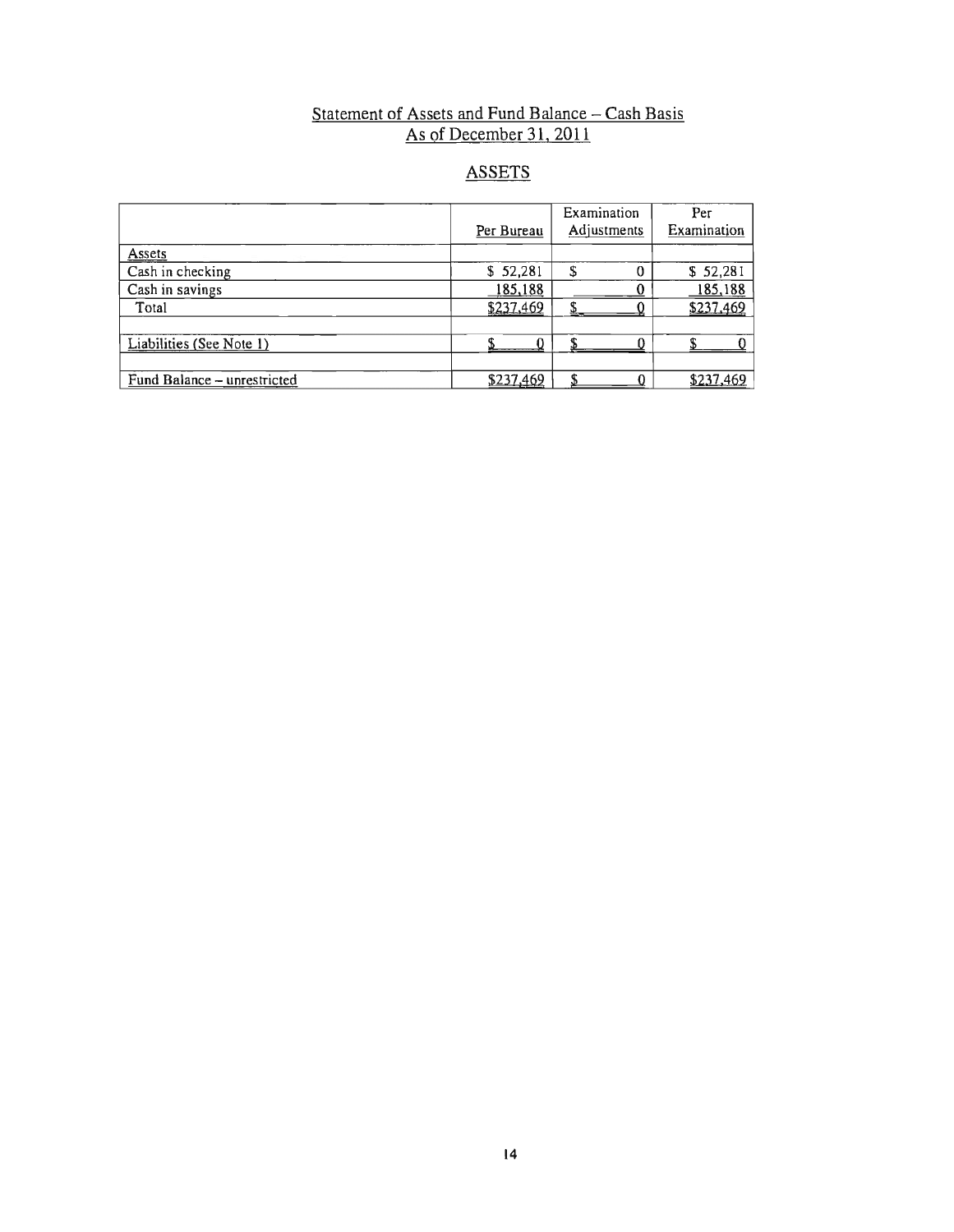### Comparative Statements of Cash Receipts, Disbursements and Changes in Fund Balance-Cash Basis. 2007 through 2011

|                                                | Per Bureau and Examination |               |                |              |              |  |
|------------------------------------------------|----------------------------|---------------|----------------|--------------|--------------|--|
|                                                | 2007                       | 2010          | 2011           |              |              |  |
| Revenues:                                      |                            | 2008          | 2009           |              |              |  |
| Assessments                                    | \$1,070,904                | \$989,458     | \$1,031,820    | \$1,174,646  | \$1,277,081  |  |
| Optional service income                        | 77,827                     | 79,626        | 47,611         | 40,128       | 72,797       |  |
| Interest                                       | 4,089                      | 2,645         | 1,276          | 1,019        | 873          |  |
| Minor Bureau service                           | 285                        | $\bf{0}$      | 0              | $\Omega$     | 0            |  |
| Total                                          | \$1,153,105                | \$1,071,729   | \$1,080,707    | \$1,215,793  | \$1,350,751  |  |
|                                                |                            |               |                |              |              |  |
| Disbursements:                                 |                            |               |                |              |              |  |
| Salaries and payroll taxes                     | \$448,965                  | \$439,534     | \$470,687      | \$493,944    | \$518,779    |  |
| <b>ISO</b> assessments                         | 169,349                    | 178,353       | 175,224        | 190,972      | 197,642      |  |
| Rent, utilities and maintenance                | 74,517                     | 79,231        | 82,922         | 86,668       | 81,191       |  |
| Employee benefits-insurance                    | 60,718                     | 63,204        | 82,215         | 85,107       | 84,324       |  |
| Optional service expense                       | 34,198                     | 63,096        | 51,661         | 39,555       | 87,714       |  |
| Employee benefits-pension and savings (Note 1) | 102,430                    | 58,599        | 59,405         | 131,528      | 175,412      |  |
| Travel and travel expense items                | 48,917                     | 55,512        | 47,693         | 49,021       | 53,500       |  |
| Automobile purchases                           | 30,247                     | 26,765        | 18,060         | 19,175       | 28,243       |  |
| Automobile operations and maintenance          | 13,582                     | 14,159        | 13,241         | 11,357       | 15,302       |  |
| Insurance                                      | 18,357                     | 12,765        | 12,465         | 12,580       | 13,742       |  |
| Equipment                                      | 5,422                      | 10,652        | 9,907          | 4,213        | 21,821       |  |
| GIS project                                    | 21,614                     | 10,121        | 38,674         | 21,428       | 30,691       |  |
| Dues and subscriptions                         | 9,737                      | 9,322         | 10,344         | 9,825        | 10,323       |  |
| Office expense, printing and microfilming      | 10,883                     | 8,247         | 12,484         | 6,766        | 7,725        |  |
| Staff relations                                | 5,034                      | 7,296         | 8,436          | 5,543        | 6,380        |  |
| Equipment rental and maintenance               | 3,273                      | 6,946         | 4,806          | 5,002        | 15,179       |  |
| Professional services                          | 6,700                      | 6,700         | 6,500          | 6,799        | 7,303        |  |
| Telephone                                      | 5,315                      | 3,811         | 3,407          | 2,918        | 2,904        |  |
| Temp services                                  | $\bf{0}$                   | $\bf{0}$      | $\overline{0}$ | 2,363        | 21,703       |  |
| Postage                                        | 2,951                      | 2,630         | 2,343          | 1,940        | 2,503        |  |
| Property taxes                                 | 1,281                      | 1,116         | 1,133          | 978          | 962          |  |
| Bank charges                                   | 682                        | 565           | 1,042          | 1,269        | 1,209        |  |
| Marketing                                      | 0                          | 307           | 0              | $\bf{0}$     | $\Omega$     |  |
| Other                                          | $\Omega$                   | $\bf{0}$      | 0              | (508)        | 5,506        |  |
| Total                                          | \$1,074,172                | \$1,058,931   | \$1,112,649    | \$1,188,443  | \$1,390,058  |  |
|                                                |                            |               |                |              |              |  |
| Excess (Deficiency) of Receipts over           |                            |               |                |              |              |  |
| <b>Disbursements</b>                           | 78,933<br>\$               | 12,798<br>\$  | \$(31,942)     | \$<br>27,350 | \$ (39, 307) |  |
|                                                |                            |               |                |              |              |  |
| Fund balance, beginning of year                | \$189,637                  | 268,570<br>\$ | 281,368<br>\$  | \$249,426    | \$276,776    |  |
| Fund balance, end of year                      | \$268,570                  | \$<br>281,368 | \$249,426      | \$276,776    | \$237,469    |  |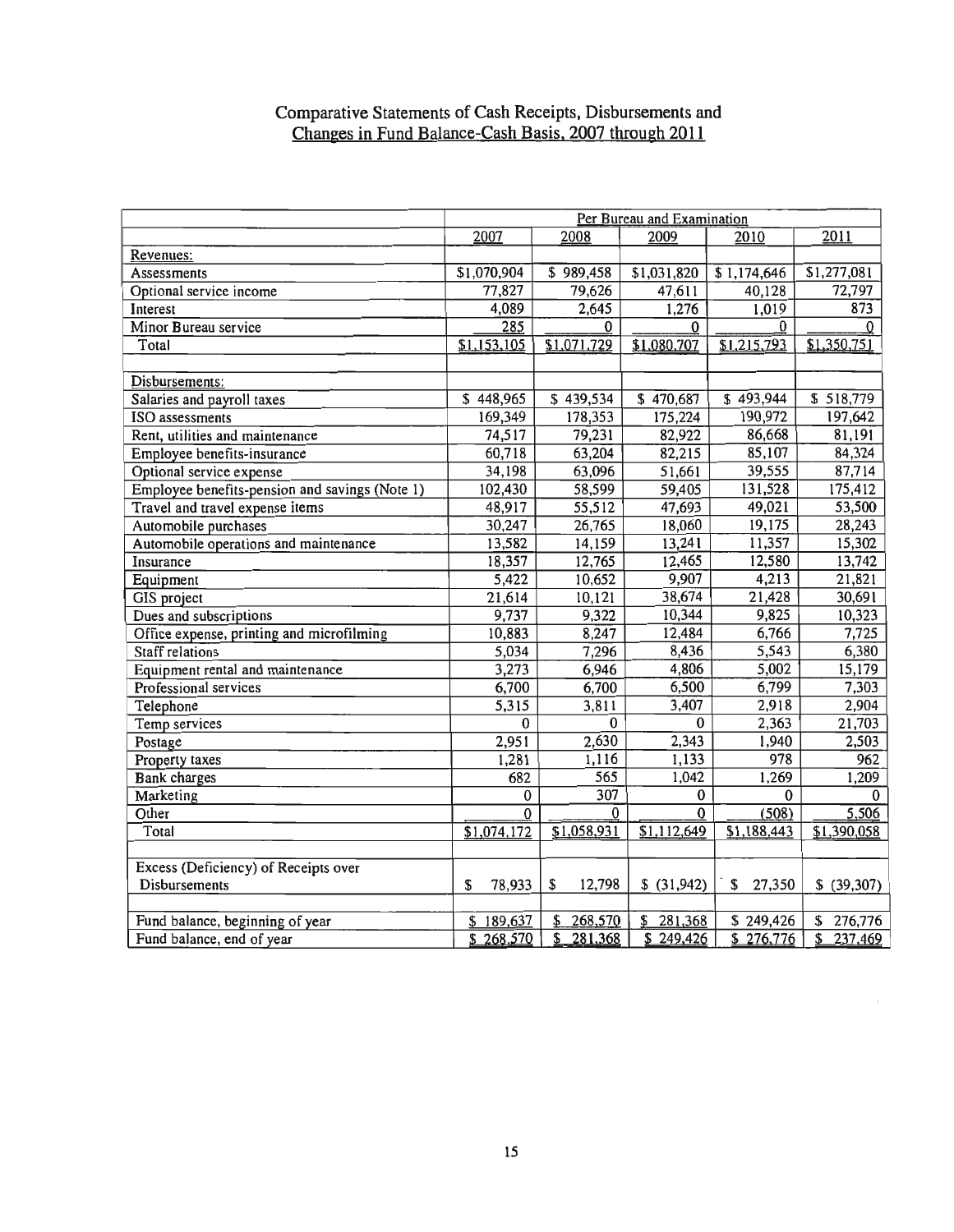## NOTES TO THE FINANCIAL STATEMENTS

## Note  $(1)$  – Employee Benefits – Pensions

The unfunded pension liabilities for the defined benefit plan, as calculated by the Bureau's pension actuary (Towers-Watson), at December 31, 2011 and December 31,2012 respectively were \$747,966 and \$623,445.

The Bureau chose not to give-effect to these liabilities on their audited financial statements. These liabilities, however, are material to the financial statements, and both *Generally Accepted Accounting Principles* (GAAP) and statutory accounting principles (SAP) prescribe the following:

> If the projected benefit obligation (considering both vested and nonvested participants) exceeds the fair value of plan assets, the employer shall recognize in its statement of financial position a liability that equals the unfunded projected benefit obligation.

The Bureau also chose not to give effect to post-retirement medical benefits as calculated by the Bureau's benefits actuary (Milliman) in its audited financial statement. The unfunded status of these liabilities at December 31, 2011 and December 31, 2012 respectively were \$237,539 and \$265,613. The accrual of this liability is prescribed as follows by statutory accounting principles:<sup>2</sup>

> An employer that sponsors one or more single-employer defined benefit postretirement plans other than pensions shall recognize in its statement of financial position the funded statuses of those plans. The status for each plan shall be measured as the difference between the fair value of plan assets and the accumulated postretirement benefit obligation (considering both vested and non vested employees) as it is defined in this statement.

The following table demonstrates the effect of unfunded pension liabilities and medical benefit liabilities on the Bureau's 2011 and 2012 financial statements. As the table reflects, the unfunded status of the plan's pension and medical benefits impairs the Bureau's Fund Balance by creating a deficit, where liabilities exceed assets.

|  |  |  | Effect on Fund Balance of Unfunded Pension and Post-Retirement Benefits: |  |
|--|--|--|--------------------------------------------------------------------------|--|
|  |  |  |                                                                          |  |

|                                     | 12/31/2011  | 12/31/2012  |
|-------------------------------------|-------------|-------------|
| Net Assets / Fund Balance           | \$237,469   | \$288,016   |
| Less: Unfunded Pension Cost         | 747.966     | 623,445     |
| Less: Accrued Medical Benefit       | 237,539     | 265,613     |
| Net Assets / Fund Balance (Deficit) | \$(748,036) | \$(601,042) |

The Bureau adopted a cash-balance pension plan to replace the defined benefit pension plan effective January 1, 2013, with the stated objective of reducing the unfunded pension liability(ies). Employees

<sup>&</sup>lt;sup>1</sup> See 2013 NAIC Accounting Practices & Procedures Manual, SSAP No.102, page 102-7, para 25. Also see FASB ASC Topic 715 (30)(25-1) [codification]

<sup>2</sup> See 2013 NAIC Accounting Practices & Procedures Manual, SSAP No.92, page 92-9, para 32.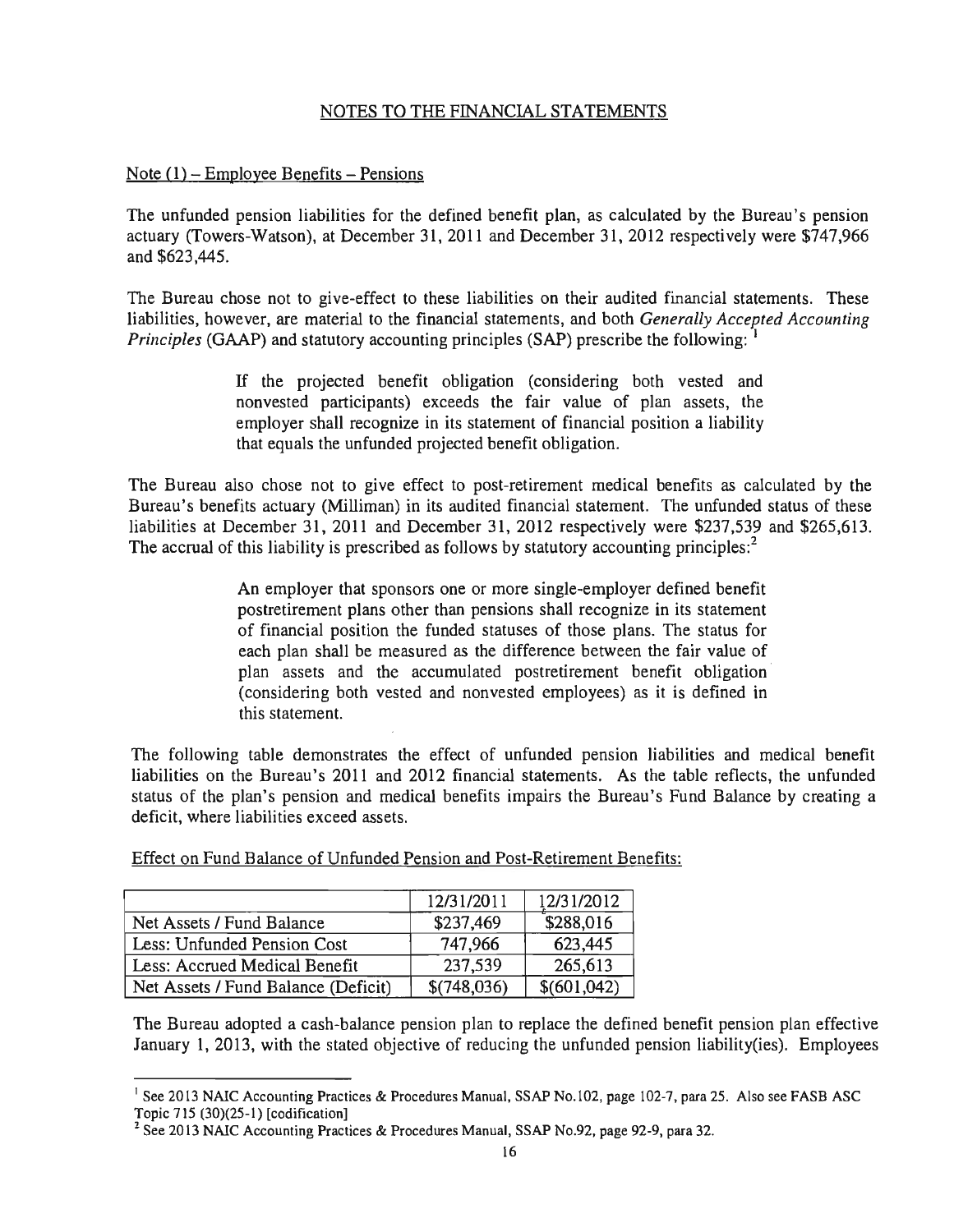who joined the Bureau prior to December 31, 2012 will still be beneficiaries/members of the defined benefit pension plan. On January 1,2013, all current and future employees are required to participate in the cash-balance pension plan.

#### **SUMMARY**

The results of this examination disclosed that as of December 31, 2011, the Bureau, on a cash-basis of accounting, bad total assets of \$237,469 and the fund balance was \$237,469. There are no minimum fund balance (or surplus) requirements for surveying and rating organizations regulated under Title 41, Chapter 14, Idaho Code.

The examination did not make any adjustments to the balance sheet accounts. Therefore, the cashbasis fund balance reported by the Bureau was not changed by the examination

#### **CONCLUSION**

The undersigned acknowledges the assistance and cooperation of the Bureau's Secretary-General Manager and staff in conducting the examination.

Respectfully submitted,

 $~$ Respectfully submitted,<br> $\left(\bigtimes_{\text{Kelvin Ko, CFE}} \bigotimes_{\bullet} \bigotimes_{\bullet}$ 

Senior Insurance Examiner State of Idaho Department of Insurance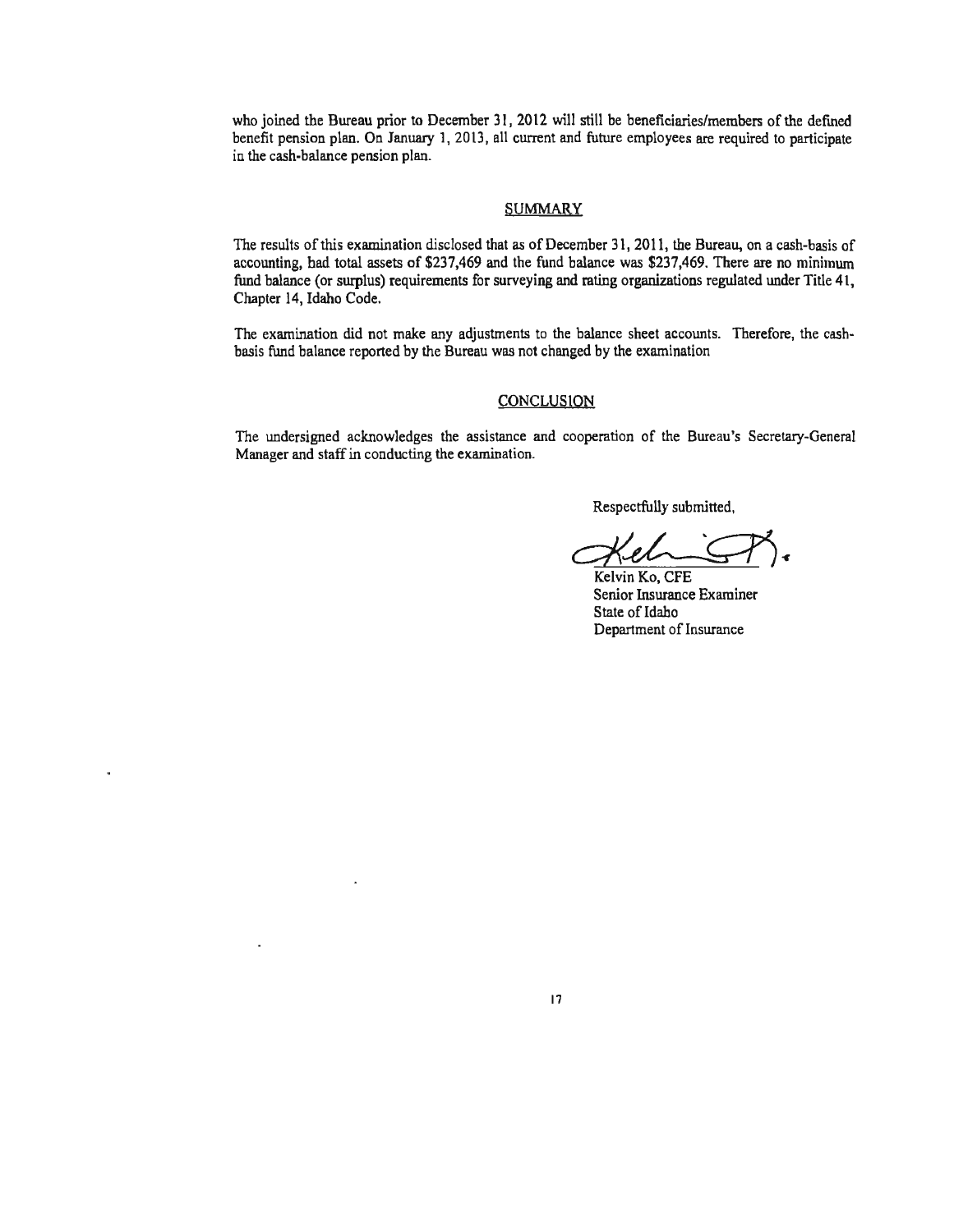### AFFIDA VII OF EXAMINER

State of Idaho County of Ada

Kelvin Ko, being duly sworn, deposes and says that he is a duly appointed Examiner for the Department of Insurance of the State of Idaho, that he has made an examination of the affairs and financial condition of the Idaho Surveying and Rating Bureau for the period from January 1, 2007 through December 31, 2011, including subsequent events, that the information contained in the report consisting of the foregoing pages is true and correct to the best of his knowledge and belief, and that any conclusions and recommendations contained in the report are based on the facts disclosed in the examination.

 $d$  -  $\rightarrow$ 

Examiner-in-Charge Department of Insurance State of Idaho

Subscribed and sworn to before me the  $\frac{348}{5}$ eplember, 2013 at Boise, Idaho day of  $\mathcal{S}$  $0.088880$ Notary Publić My commission Expires:

1D OF **CORRESPONDED**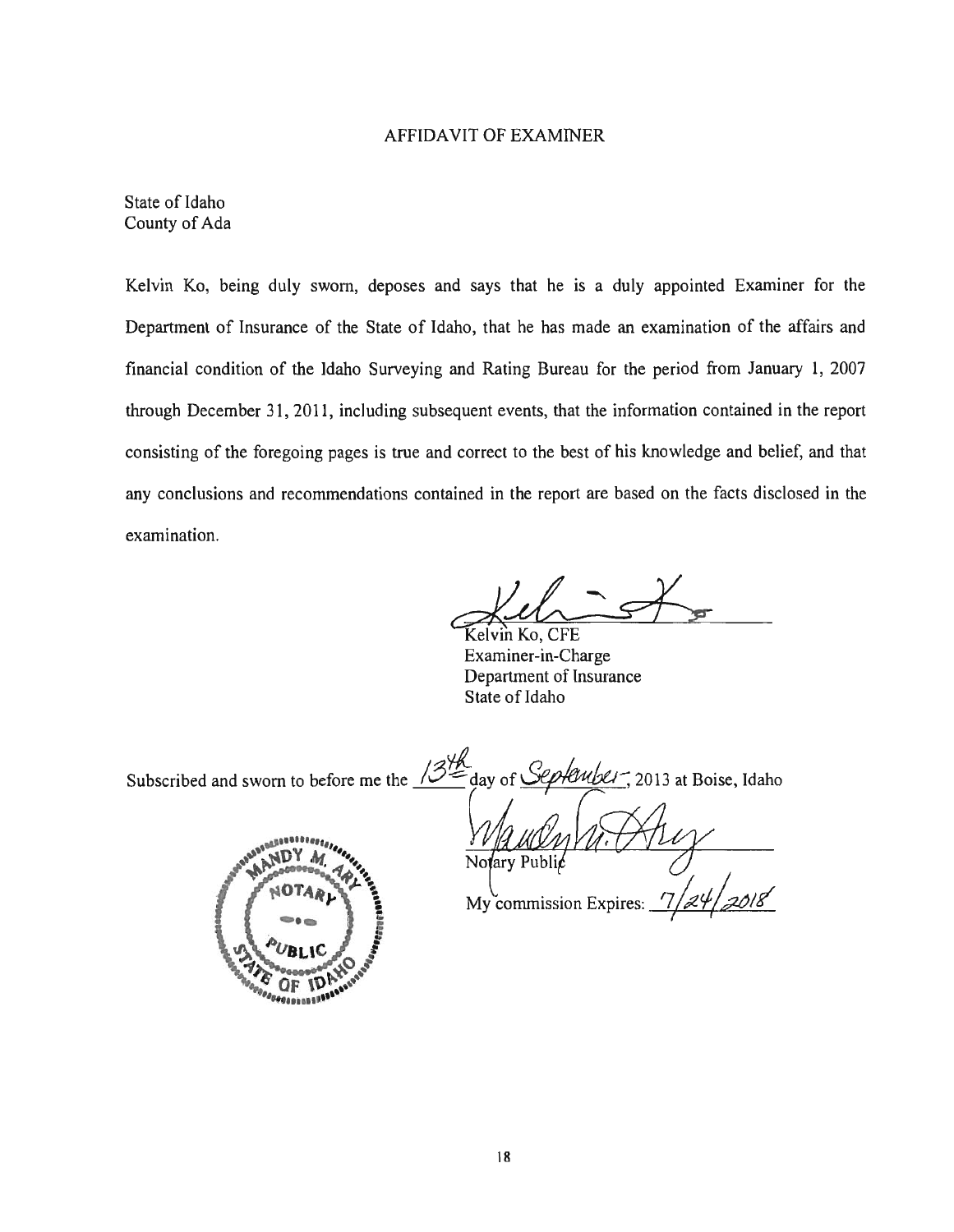

Joseph C. Harbacheck, CIC Secretary - General Manager

 $\tilde{}$ 

ans ene<br>Sels es

co <sup>I</sup> EIVE<br>EIVE

'!? 0

 $\overline{\circ}$ 

C)

e-mail info@isrh.com

September 17, 2013

Mr. William R. Michels, MBA, CPA, CFE Deputy Chief Examiner Idaho Department of Insurance P.O. Box 83720-0043 Boise, ID 83720-0043

Re: Idaho Code Section 41-227(5) Written Submission to the Examination Report

Dear Mr. Michels:

The Idaho Surveying and Rating Bureau, Inc. (ISRB) requests this letter be added as an exhibit to the December 31, 2011, Report of Examination of the Idaho Surveying and Rating Bureau, Inc., pursuant to Idaho Code Section 41-227(5).

The ISRB requests that the last paragraph shown at the bottom of page on 16 be amended to be read as follows:

"The Bureau adopted a cash-balance pension plan to replace the defined benefit pension plan effective January 1, 2013, with the stated objective of reducing the undefined pension liability(ies). Employees who joined the Bureau prior to December 31, 2012, will still be beneficiaries/members of the defined benefit pension plan. On January 1,2013, all current and future employees are required to participate in the cash-balance pension plan. On January 1, 2013, the Bureau began paying an additional monthly payment of  $$4,147$ toward reducing the pension plan liabilities." and future employees are required to partici<br>January 1, 2013, the Bureau began paying a<br>toward reducing the pension plan liabilities.<br>Sincerely,<br>Joseph C. Harbacheck<br>Secretary - General Manager

Secretary - General Manager

JCH/eyg Enclosures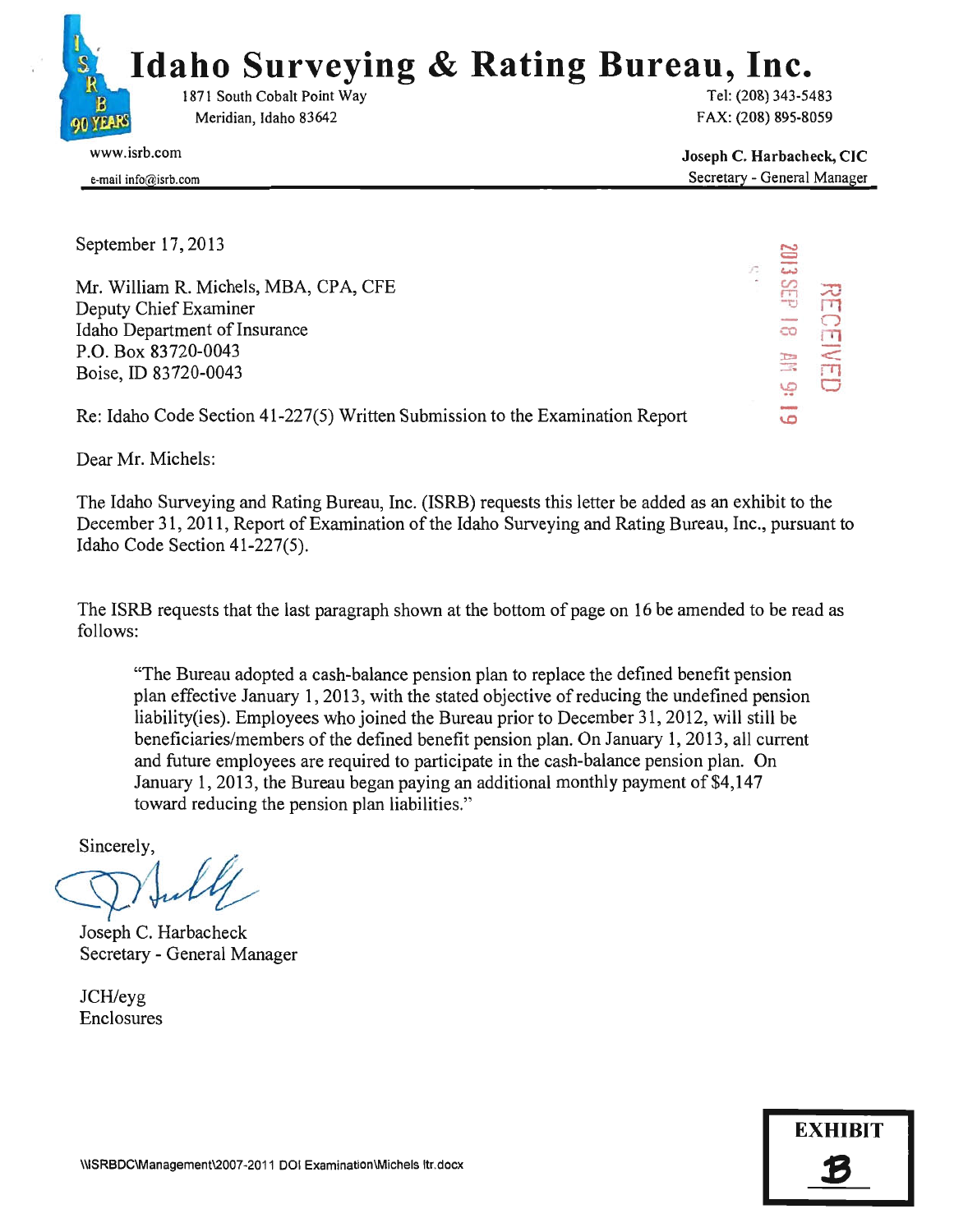

e-mail info@isrb.com

Joseph C. Harbacheck, CIC Secretary - General Manager

October 4,2013

Mr. William R. Michels, MBA, CPA, CFE Deputy Chief Examiner Idaho Department of Insurance P.O. Box 83720-0043 Boise, ID 83720-0043



Re: Idaho Code Section 41-227(5) Written Submission to the Examination Report

Dear Mr. Michels:

The Idaho Surveying and Rating Bureau, Inc. (lSRB) requests this letter be added as an exhibit to the December 31, 2011, Report of Examination of the Idaho Surveying and Rating Bureau, Inc., pursuant to Idaho Code Section 41-227(5).

ISRB requests the addition of the following paragraph as the second paragraph to Note  $(1)$  Employee Benefits-Pension at the top of page 16 following the sentence regarding the Towers-Watson reference:

"The Idaho Surveying and Rating Bureau, Inc. have reported its financial position on a cash-basis since its incorporation. The annual audited financial statements included disclosures regarding pension liabilities and post-retirement benefit liabilities."

 $\mu$ Sincerely.

Joseph C. Harbacheck Secretary - General Manager

JCHleyg

| <b>EXHIBIT</b>    |  |
|-------------------|--|
| $\mathbf{\Omega}$ |  |